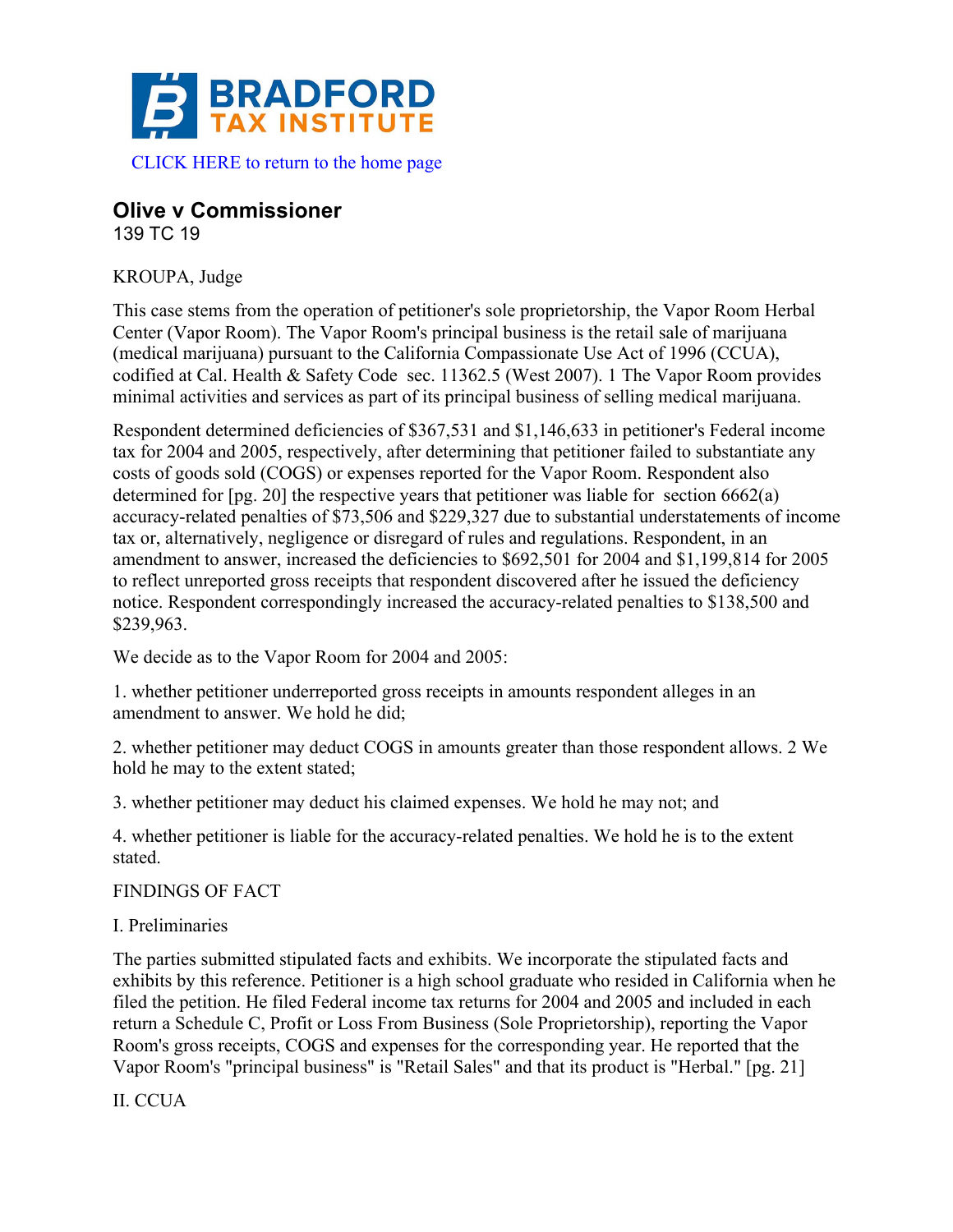The State of California's voters approved the CCUA as a ballot initiative in 1996. The CCUA is intended to ensure that "seriously ill Californians" (recipients) can obtain and use marijuana if physicians recommend marijuana as beneficial to recipients' health. Numerous medical marijuana dispensaries were formed in California to dispense medical marijuana to recipients. 3 Medical marijuana, however, is a controlled substance under Federal law.

### III. Petitioner Forms the Vapor Room

Petitioner, while pursuing a college degree in arts and education, became involved in the medical marijuana industry by volunteering at a medical marijuana dispensary in San Francisco, California. The dispensary had a single business, the dispensing of medical marijuana. Petitioner learned that an approximately 1,250-square-foot room in his low-income neighborhood of San Francisco was available to rent at a minimal cost and he decided to abandon his college studies during his second year and establish a medical marijuana dispensary in the room. He sought the help of local friends and marijuana suppliers and, on January 25, 2004, began operating an unlicensed medical marijuana dispensary as a sole proprietorship. 4 He named his dispensary the Vapor Room. 5 He established the Vapor Room so that its patrons, almost all of whom were recipients (including some with terminal diseases such as cancer or HIV/AIDs) could socialize and purchase and consume medical marijuana there. 6

Petitioner designed the Vapor Room with a comfortable lounge-like, community center atmosphere, placing couches, chairs and tables throughout the premises. He placed vaporizers, games, books and art supplies on the premises for patrons to use at their desire. He set up a jewelry-store-like [pg. 22] glass counter with a cash register on top and jars of the Vapor Room's medical marijuana inventory displayed underneath and behind the counter.

### IV. Operation of the Vapor Room

The Vapor Room was generally open for business (except on some holidays) on weekdays from 11 a.m. to 8:30 p.m., and on weekends from noon to 8 p.m. The Vapor Room sold nothing but medical marijuana (in three different forms) and its patrons went to the Vapor Room primarily to consume marijuana, knowing that it was readily available there. 7 Patrons also frequented the Vapor Room to socialize with each other incident to consuming marijuana. Petitioner required that each patron possess either a doctor's recommendation to use medical marijuana or a similar certificate the San Francisco government issued. This documentation contained the person's picture and identification number, but not his or her name. Patrons came to know at least the first name of the other patrons who regularly frequented the Vapor Room.

The Vapor Room's staff members (collectively, staff members) were petitioner and a few other individuals (four working as employees and an undisclosed number working as volunteers) and all staff members qualified under the CCUA to receive [pg. 23] and consume medical marijuana. Neither the staff members nor the other patrons paid petitioner a stated fee to frequent the Vapor Room. Nor did petitioner require that any patron purchase medical marijuana from him to frequent the Vapor Room or to take part in its activities or services. Patrons had access to all of the activities and services that the Vapor Room provided and marijuana was routinely passed throughout the room for consumption without cost to patrons who wanted to partake.

The Vapor Room's sole source of revenue was its sale of medical marijuana and patrons did not specifically pay for anything else connected with or offered by the Vapor Room. Petitioner purchased for cash (or sometimes received for free) the Vapor Room's medical marijuana inventory from suppliers, each of whom was eligible under the CCUA to receive and consume marijuana. Petitioner typically purchased high-quality marijuana to dispense to the patrons and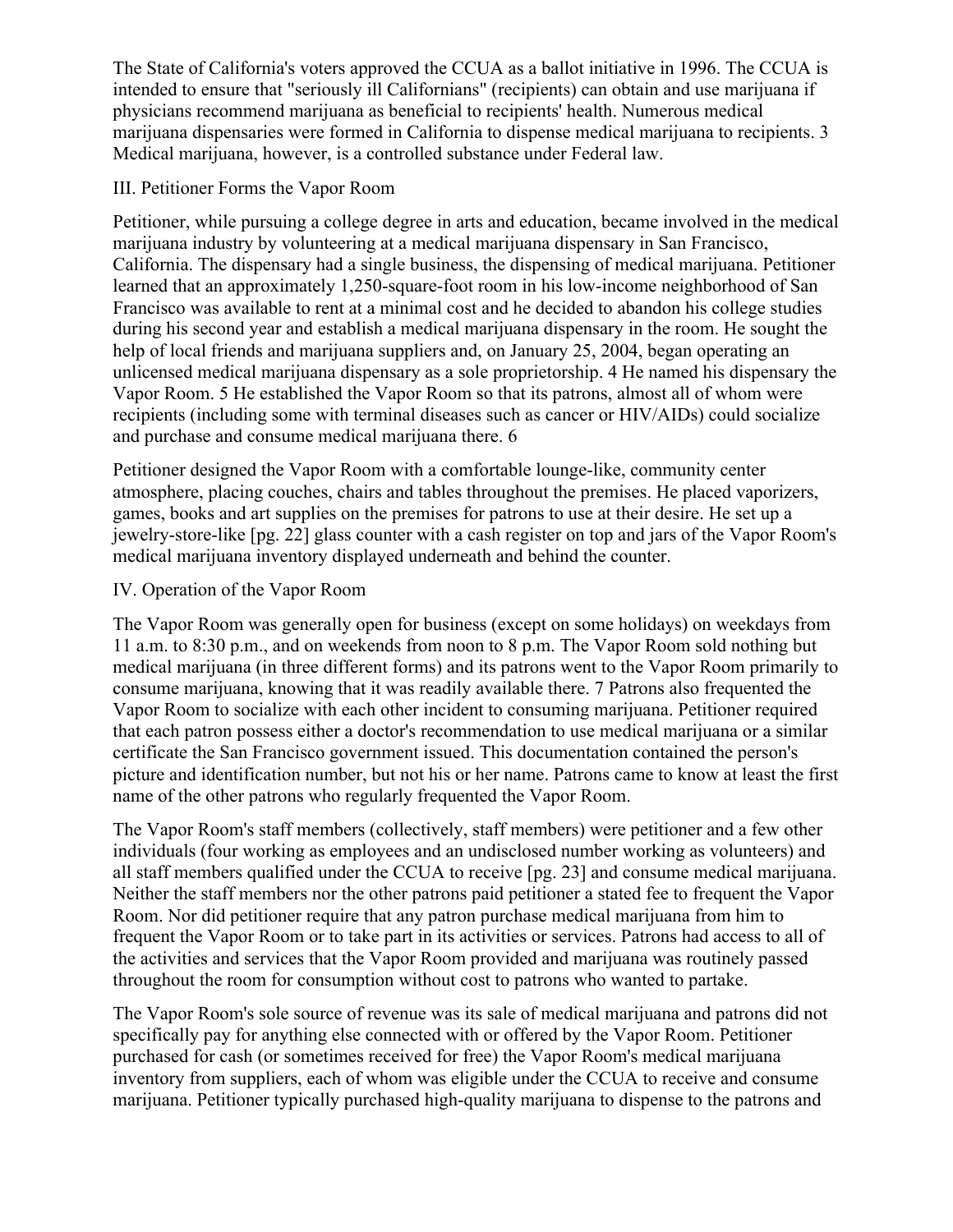he allowed them to consume the marijuana virtually anywhere on the premises. Petitioner sold to the patrons for cash 93.5% of the marijuana that he received and he gave the rest to patrons (including himself and the other staff members) for free. One to three staff members monitored the counter in the Vapor Room and they explained to patrons the attributes and effects of the different types of medical marijuana in the Vapor Room's inventory. Petitioner set each patron's cost for the medical marijuana according to the quantity desired, the quality of the marijuana and the amount petitioner decided the patron should pay. Petitioner sometimes gave patrons medical marijuana for free. Petitioner and the other staff members occasionally sampled the medical marijuana inventory for free and they would regularly "hang out" at the Vapor Room after business hours and consume marijuana. Staff members and other patrons sometimes consumed medical marijuana together. 8

Petitioner provided regular activities at the Vapor Room, such as yoga classes, chess and other board games and movies (with complimentary popcorn and drinks). Patrons sometimes consumed medical marijuana while participating in these activities. The Vapor Room regularly offered chair massages with a therapist. Patrons sometimes consumed medical marijuana before or after a massage. Patrons, while at the Vapor Room, regularly drank complimentary tea or water and they occasionally ate complimentary snacks or light food such as pizza and sandwiches.

Staff members explained to patrons the promoted benefits of vaporizing marijuana (as opposed to smoking it). The staff members also helped patrons understand how to operate a vaporizer and the staff members helped patrons operate a vaporizer upon request. Petitioner did not require that a patron buy medical marijuana from the Vapor Room as a condition of using one of the Vapor Room's vaporizers and patrons sometimes consumed in a vaporizer (or elsewhere in [pg. 24] the room) marijuana they obtained elsewhere. Staff members sometimes delivered medical marijuana to terminally ill patrons at locations other than the Vapor Room and joined those patrons in consuming marijuana at those other locations. The Vapor Room's staff members lived near the Vapor Room.

Patrons discussed with other patrons (sometimes one-on-one) their illnesses and their lives in general and they counseled one another on various personal, legal or political matters related to medical marijuana. Staff members (or other persons the Vapor Room retained) educated patrons or members of the public on medical marijuana and about using medical marijuana responsibly. The Vapor Room had a program through which patrons wrote letters to individuals who were incarcerated for distributing medical marijuana.

V. Vapor Room's Gross Receipts, COGS and Reported Income

### A. Reported Income

Petitioner's tax returns for 2004 and 2005 reported that the Vapor Room's net income was \$64,670 and \$33,778, respectively. 9 The net income was calculated as follows:

------------------------------------------------------------------------------ 2004 2005 ------------------------------------------------------------------------------ Gross receipts  $$1,068,830$   $$3,131,605$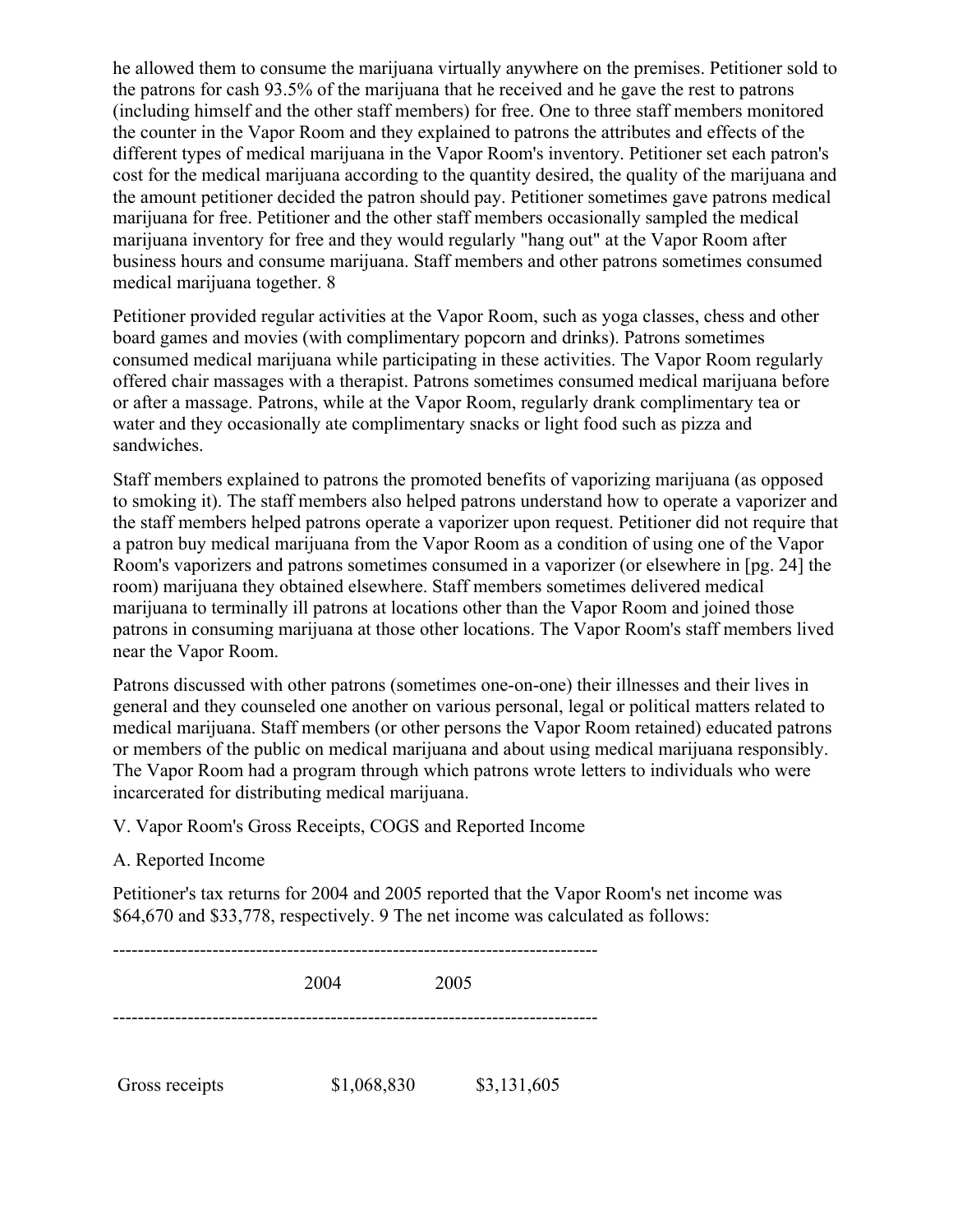| COGS                                            | 993,377    | 2,812,478  |  |  |
|-------------------------------------------------|------------|------------|--|--|
|                                                 | ---------- | ---------- |  |  |
| Gross income                                    | 75,453     | 319,127    |  |  |
| Expenses:                                       |            |            |  |  |
| Advertising                                     | $-0-$      | 660        |  |  |
| <b>Bank</b> fees                                | $-0-$      | 790        |  |  |
| Deductible meals and entertainment -0-<br>3,072 |            |            |  |  |
| Depreciation                                    | $-0-$      | 11,506     |  |  |
| Internet services and fee                       | 1,605      | $-0-$      |  |  |
| Legal and professional services                 | $-0-$      | 46,900     |  |  |
| Office                                          | $-0-$      | 13,337     |  |  |
| Payroll fees                                    | $-0-$      | 1,353      |  |  |
| Postage and delivery                            | $-0-$      | 13         |  |  |
| Printing and reproduction                       | $-0-$      | 1,952      |  |  |
| Rent                                            | 4,000      | 14,300     |  |  |
| Repairs and maintenance                         | 730        | 3,505      |  |  |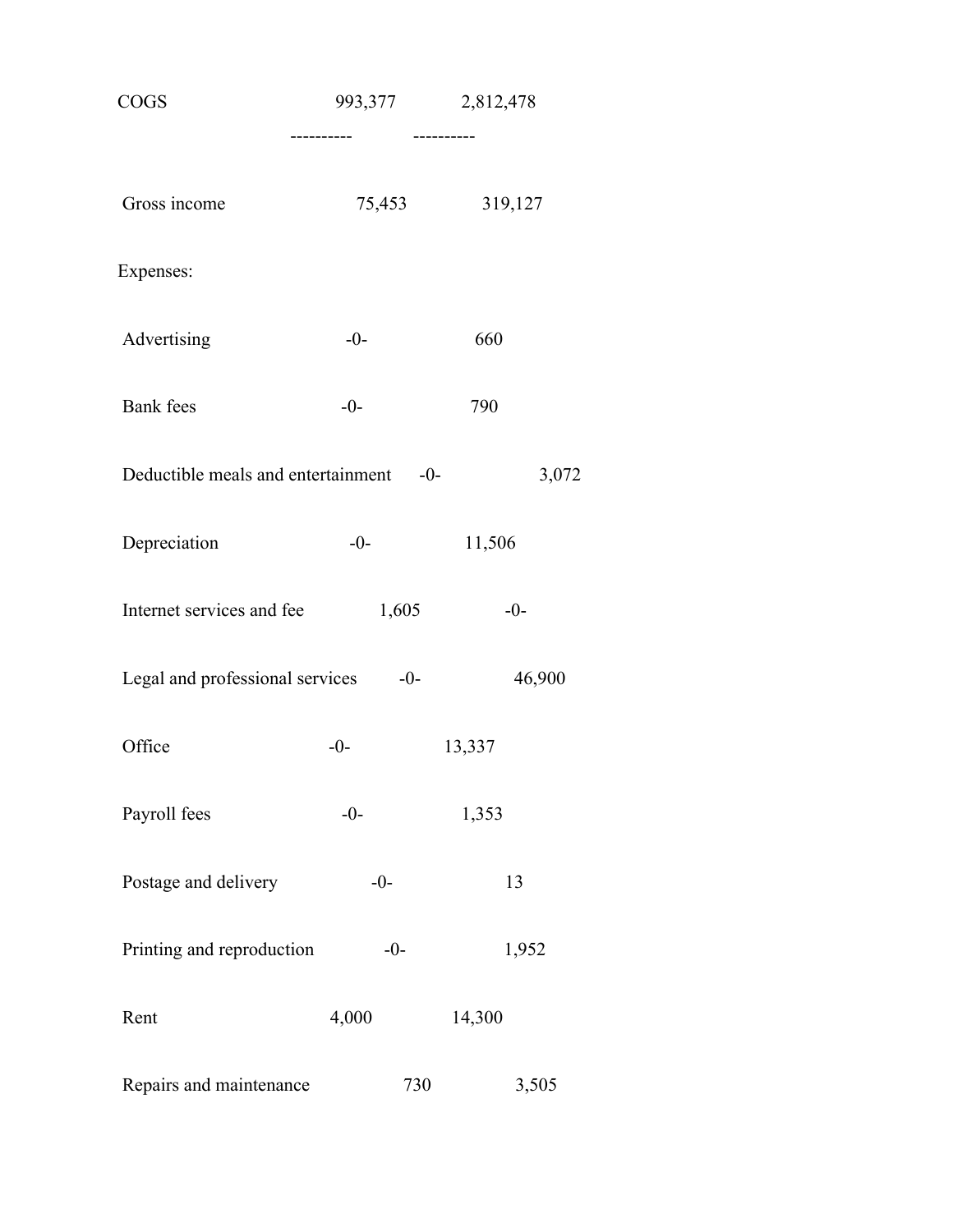| Security services                           | 750    | 412                    |
|---------------------------------------------|--------|------------------------|
| Supplies                                    | 2,922  | $-0-$                  |
| Taxes and licenses                          | $-0-$  | 8,750                  |
| Telephone                                   | $-0-$  | 965                    |
| Travel                                      | 776    | 10                     |
| Utilities                                   | $-0-$  | 3,426                  |
| Wages                                       | $-0-$  | 175,934                |
| Total                                       | 10,783 | /1/285,349<br>-------- |
| Net profit<br>.____________________________ | 64,670 | 33,778                 |

/1/ The expenses in this column actually total \$286,885, or \$1,536 more than \$285,349. Petitioner apparently reported the Vapor Room's "Deductible meals and entertainment" at 100% of the reported cost and then reduced the \$286,885 to \$285,349 (without noting so) to take into account the 50% reduction of

sec. 274(n).

------------------------------------------------------------------------------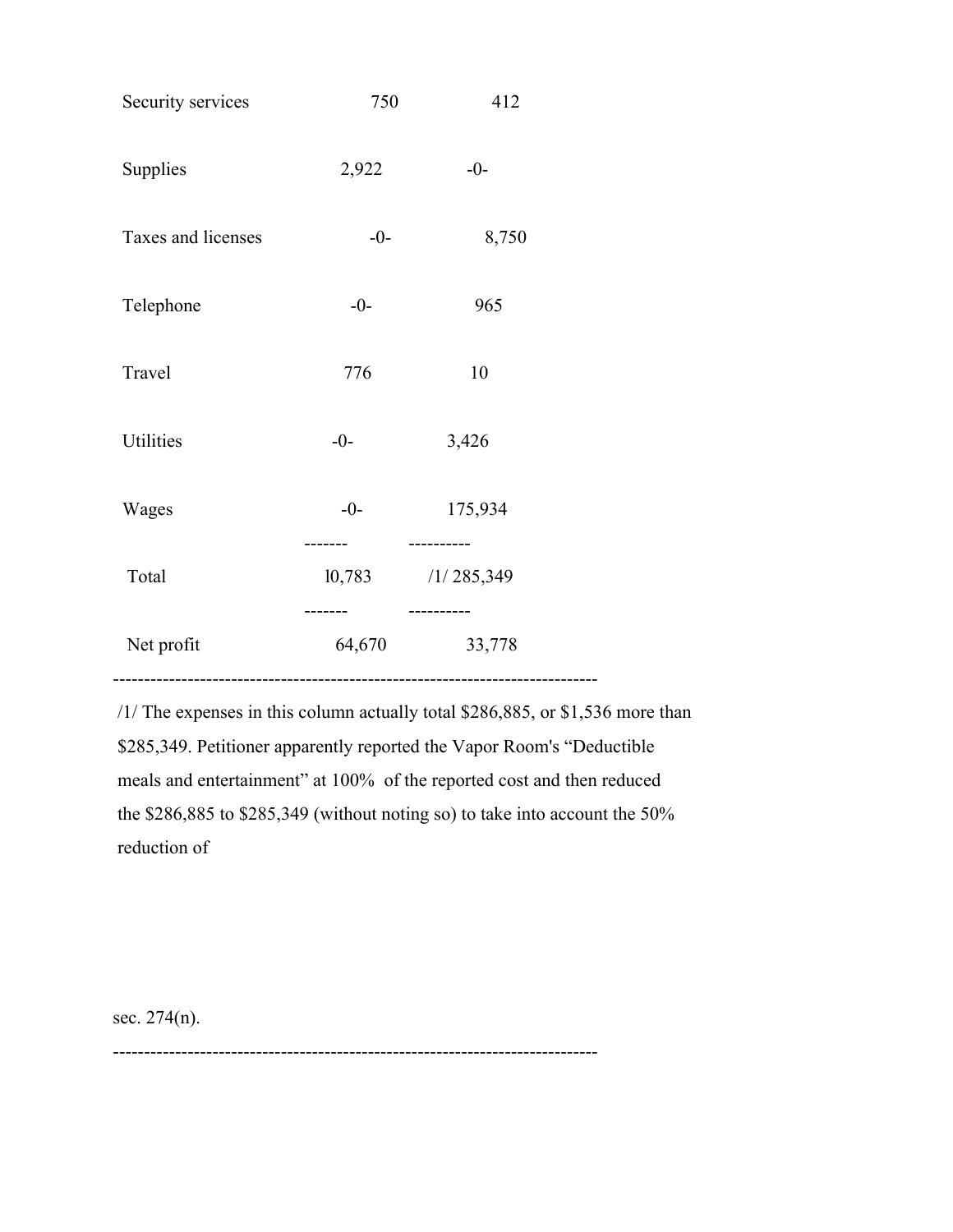1 The expenses in this column actually total \$286, 85, or \$1,536 more than \$285,349. Petitioner apparently reported the Vapor Room's "Deductible meals and entertainment" at 100% of the reported cost and then reduced the \$286,885 to \$285,349 (without noting so) to take into account the 50% reduction of sec.  $274(n)$ . [pg. 25]

### B. Gross Receipts

Staff members noted the amount of the Vapor Room's sales for each business day as shown on the cash register tape and counted the cash in the register. The total daily sales as ascertained by the cash register tape and by the daily count were recorded in a book (recording book).

Petitioner's Schedules C for 2004 and 2005 reported gross receipts of \$1,068,830 and \$3,131,605, respectively. The gross receipts reported on the Schedule C for 2004, however, did not include any gross receipts received before July 14, 2004.

C. COGS

Petitioner's Schedules C for 2004 and 2005 reported that the Vapor Room's COGS were \$993,337 and \$2,812,478, respectively. These amounts were calculated as follows:

|                              | 2004 | 2005              |             |
|------------------------------|------|-------------------|-------------|
| Purchases less cost of items |      |                   |             |
| withdrawn for personal use   |      | $-0-$             | \$2,796,724 |
| Cost of labor                |      | \$88,209          | $-0-$       |
| Materials and supplies       |      | 905,168           | 15,754      |
| <b>COGS</b>                  |      | 993,377 2,812,478 |             |

The labor amounts represent petitioner's payments to marijuana growers in return for marijuana that they grew. [pg. 26]

### D. Expenses

Petitioner paid the Vapor Room's expenses by using cash from the cash register or by using a check or a debit card drawn on a bank account that petitioner opened as a sole proprietor "DBA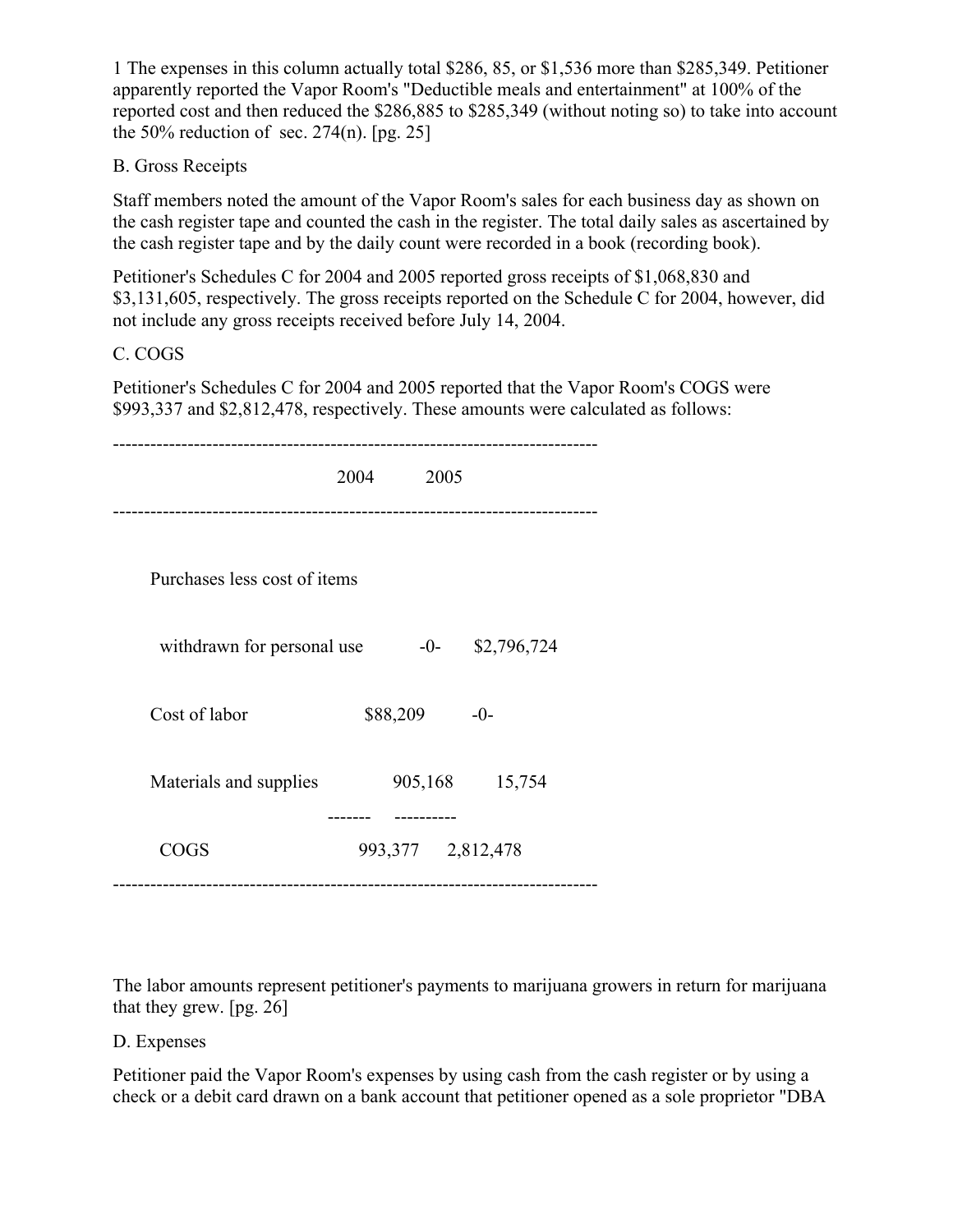Vapor Room." Petitioner opened this account on July 6, 2004, and he regularly deposited funds into the account to cover the draws from the account.

Petitioner paid the Vapor Room's employees through a payroll service. Petitioner paid the employees (who were the same individuals in both 2004 and 2005) wages of \$37,588 and \$96,965. Petitioner reported those wages to the Internal Revenue Service for Federal employment tax purposes. None of the employees had a specific job at the Vapor Room and each employee at one time or another performed all required jobs.

------------------------------------------------------------------------------ Expense 2004 2005 ------------------------------------------------------------------------------ Advertising  $-0$ - \$650 Bank and payroll (Paychex) fees \$557 1,271 Bottled water  $-0$ - 473 Employment taxes 3,002 7,609 Garbage  $-0$ - 317 Office expense and supplies 2,992 13,337 Phone and internet 681 784 Postage  $-0$ - 13 Rent 12,000 12,300 Repairs and maintenance  $-0$ - 2,297

Respondent concedes that petitioner paid the following ordinary and necessary business expenses during 2004 and 2005: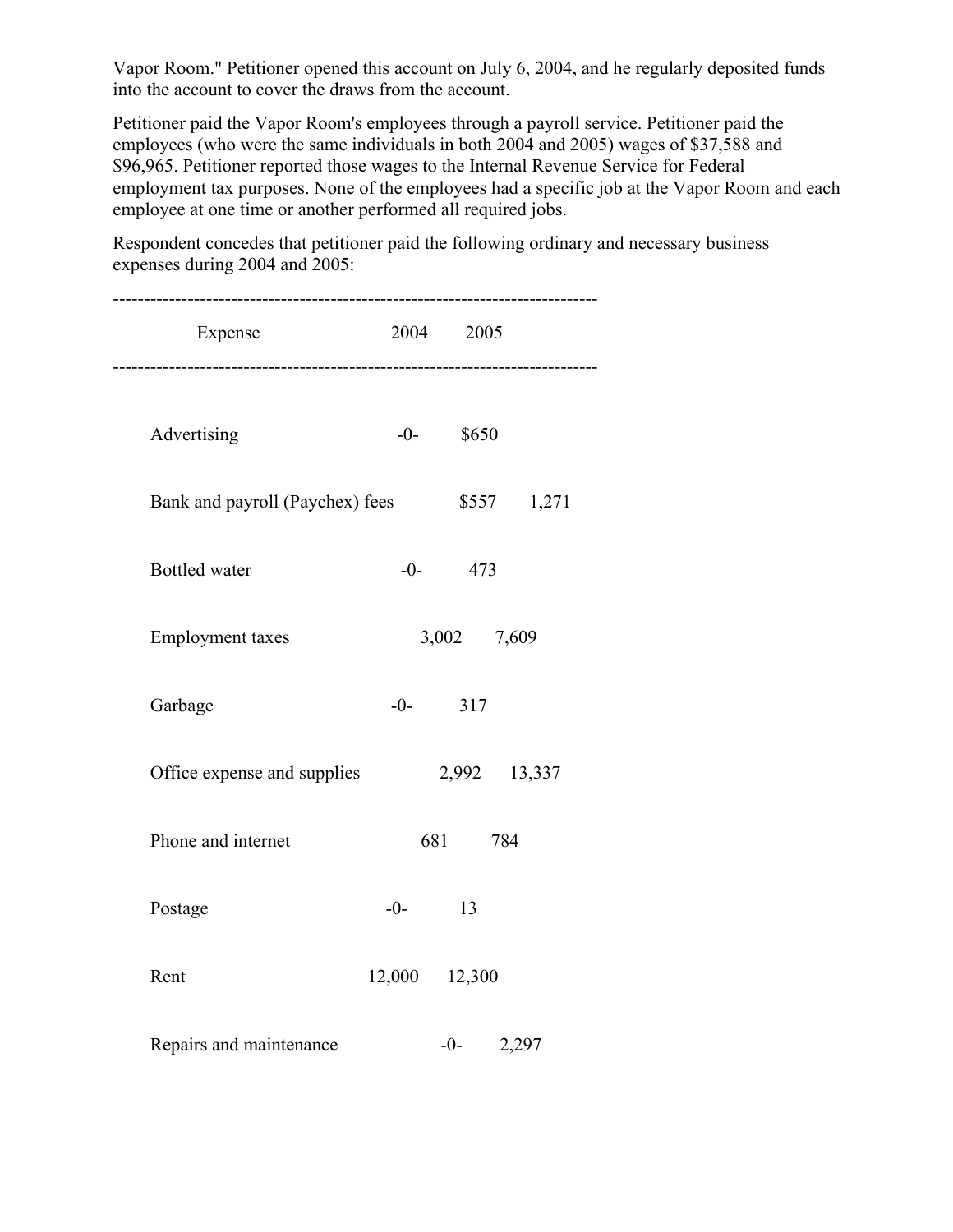| Security alarm monitoring |                | 361    | 413    |  |
|---------------------------|----------------|--------|--------|--|
| Security system/locksmith |                | $-0-$  | 11,506 |  |
| Utilities                 | 748            | 1,731  |        |  |
| Wages                     | 37,588         | 96,965 |        |  |
| Total                     | 57,929 149,666 |        |        |  |
|                           |                |        |        |  |

The items underlying the office expense and supplies for 2004 include office supplies (e.g., labels), paper cups, a step ladder, a shredder, zip bags, glass canisters, a degreaser, marijuana rolling papers and lighters. The advertising expense for 2005 relates to advertisements aimed at medical marijuana audiences. The items underlying the office expense and supplies for 2005 include paper towels, marijuana-related calendars, magazines and books, marijuana [pg. 27] rolling papers, zip-bags, vaporizer bags, lighters, brown paper bags, containers and storage jars.

#### E. Petitioner's Withdrawals

Petitioner regularly took cash from the cash register to use personally, including to pay for personal trips to New York, New York, to Barcelona, Spain, to Amsterdam, the Netherlands, to Venice, Italy, to Cabo San Lucas, Mexico, and to the British Virgin Islands. He coded these withdrawals in the recording books so that the Vapor Room's employees would not know the amount of money he was taking from the business.

#### VI. Audit

Respondent began auditing petitioner's 2004 tax return in April 2006 and respondent's revenue agent met with petitioner (accompanied by his independent accountant/tax preparer William Ehardt and an attorney) on July 6, 2006. 10 The revenue agent requested the Vapor Room's bank statements and substantiation for COGS and petitioner gave the revenue agent two documents Mr. Ehardt had prepared: a document entitled "Vapor Room Profit and Loss January through December 2004" (Ehardt P&L) and a document entitled "Vapor Room General Ledger As of December 2004" (Ehardt GL). The Ehardt GL reports that the Vapor Room's first sale occurred on July 14, 2004. The Ehardt P&L and the Ehardt GL each report that the Vapor Room's total income for 2004 was \$1,068,830, which corresponds to the amount of gross receipts reported on the Federal income tax return for 2004. Many (but not all) of the expenditures shown on the Ehardt P&L and the Ehardt GL were reported on the return for 2004.

The revenue agent next met with Mr. Ehardt in August 2006 (the second and last meeting that the revenue agent had with petitioner or his representatives) and was informed that petitioner had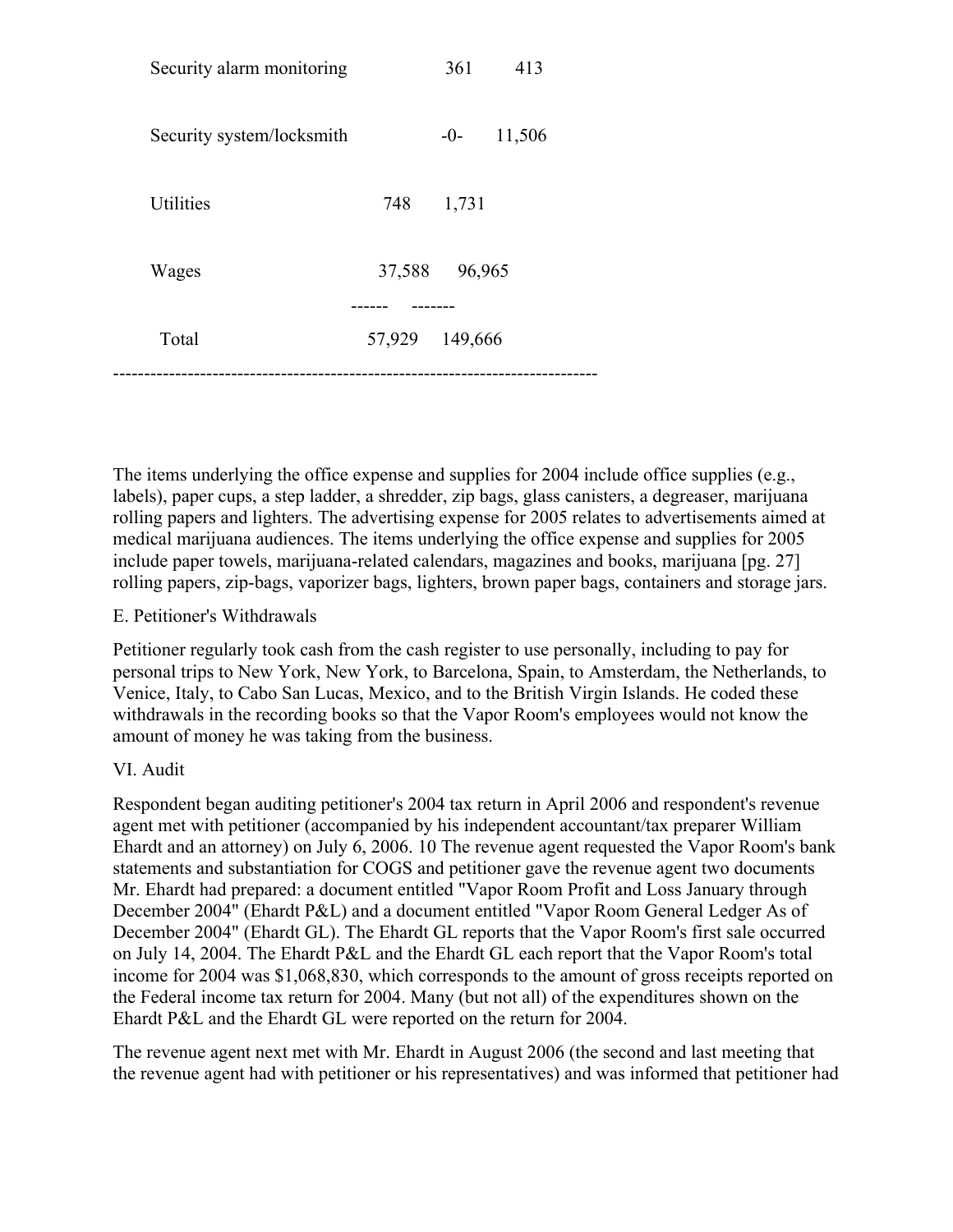"ledgers" showing cash received for sales and cash paid for purchases, but no further documents. Petitioner did not tender any ledgers at that time. [pg. 28]

### VII. Deficiency Notice

Respondent issued the deficiency notice to petitioner. The deficiency notice states that petitioner may not deduct any of the reported COGS on account of lack of substantiation. Petitioner, after the deficiency notice was issued, provided respondent's counsel with \$25,776 in receipts for COGS for 2004 and \$27,370 in receipts for COGS for 2005. Respondent concedes that petitioner may deduct those respective amounts as COGS for 2004 and 2005.

The deficiency notice also states that petitioner may not deduct any of the reported expenses on account of lack of substantiation. Respondent later conceded that petitioner substantiated the \$57,929 and \$149,666 of expenses previously mentioned but asserts that section 280E precludes any deduction of these expenses. Respondent's revenue agent had relied upon sections 280E and 6001 during the audit to disallow all of the Vapor Room's reported expenses, but the deficiency notice does not specifically say that. Respondent formalized the applicability of section 280E in a second amendment to answer.

## VIII. Ledgers

Petitioner gave respondent five ledgers (collectively, ledgers) during this proceeding. The credible evidence in the record fails to establish when the ledgers were prepared. The ledgers, however, do not appear to be (and we do not find that they are) the same as the recording books.

The ledgers purport to show the Vapor Room's receipts and cash disbursements (not including payments through the Vapor Room's bank account) for January 25 through March 13, 2004; June 1 through October 30, 2004; November 1, 2004, through April 25, 2005; April 26 through October 8, 2005; and October 9, 2005, through February 18, 2006, respectively. Petitioner has never produced a ledger (or recording book) for the 79-day period from March 14 through May 31, 2004.

The ledgers show categories of cash received and expenditures made during each business day in a total figure for each category and they list few (and in some cases no) specifics on the components of the categories. The ledgers sometimes [pg. 29] contain no identification for an expenditure. Petitioner cannot definitively identify some of the entries in the ledgers.

The ledgers (as respondent adjusted for 2004 to reflect the missing 79-day period) report that the Vapor Room's gross receipts for 2004 and 2005 were \$1,967,956 and \$3,301,898, respectively.

### OPINION

### I. Overview

California law allows petitioner to dispense medical marijuana to the recipients through the Vapor Room. Federal law prohibits taxpayers, however, from deducting any expense of a trade or business that consists of the trafficking of a controlled substance such as marijuana. See sec. 280E. We are asked to decide whether the Vapor Room, a medical marijuana dispensary permitted by California law, may deduct any of its expenses. We also are asked to decide whether petitioner underreported the Vapor Room's gross receipts, whether petitioner overreported the Vapor Room's COGS and whether petitioner is liable for an accuracy-related penalty.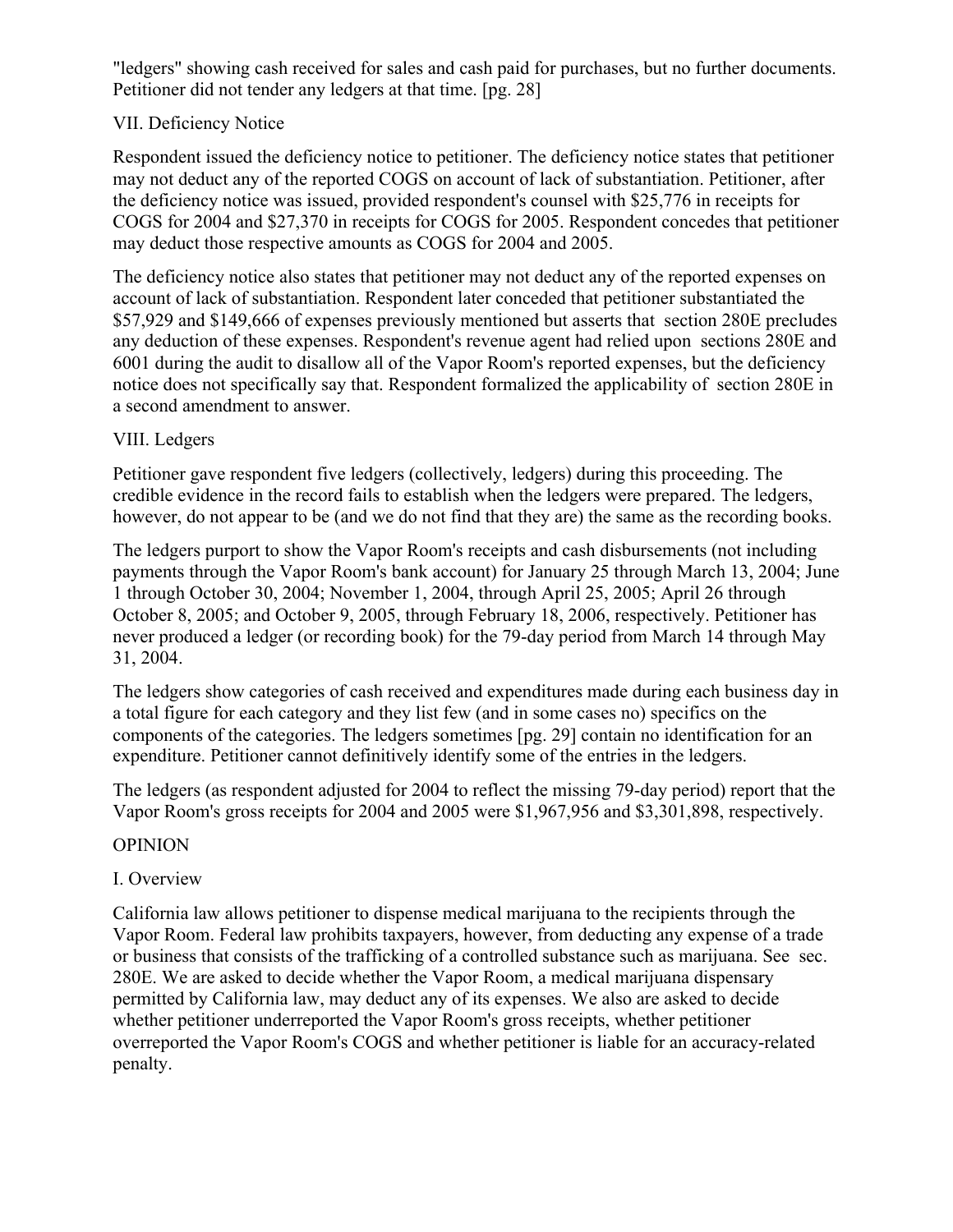We first discuss the burden of proof and our perception of the witnesses. We then decide the referenced issues.

## II. Burden of Proof

Petitioner bears the burden of proving that respondent's determination of the deficiencies set forth in the deficiency notice is incorrect. See Rule 142(a)(1); Welch v. Helvering, 290 U.S. 111, 115 [12 AFTR 1456] (1933). Section 7491(a) sometimes shifts the burden of proof to the Commissioner, but that section does not apply where a taxpayer fails to satisfy the recordkeeping and substantiation requirements. See sec.  $7491(a)(2)(A)$  and (B). Petitioner has failed to satisfy those requirements. Respondent bears the burden of proof only with respect to the increased deficiencies pleaded in the amendment to answer. 11 See Rule  $142(a)(1)$ . [pg. 30]

## III. Witness Testimony

We determine the credibility of each witness, weigh each piece of evidence, draw appropriate inferences and choose between conflicting inferences in finding the facts of a case. The mere fact that one party presents unopposed testimony on that party's behalf does not necessarily mean that we will find the elicited testimony to be credible. We will not accept the testimony of witnesses at face value to the extent we perceive the testimony to be incredible or otherwise unreliable. See Neonatology Assocs., P.A. v. Commissioner, 115 T.C. 43, 84 (2000), aff'd, 299 F.3d 221 [90 AFTR 2d 2002-5442] (3d Cir. 2002); see also Ruark v. Commissioner, 449 F.2d 311, 312 [28 AFTR 2d 71-5831] (9th Cir. 1971), aff'g per curiam T .C. Memo. 1969-48; Clark v. Commissioner, 266 F.2d 698, 708-709 [3 AFTR 2d 1333] (9th Cir. 1959), aff'g in part and remanding T.C. Memo. 1957-129 [¶57,129 PH Memo TC].

Petitioner's testimony and the testimony of his other witnesses was rehearsed, insincere and unreliable. We do not rely on petitioner's testimony to support his positions in this case, except to the extent his testimony is corroborated by reliable documentary evidence. We also do not rely on the uncorroborated testimony of petitioner's other witnesses, three of whom are (or were) patrons of the Vapor Room and all of whom are closely and inextricably connected with the medical marijuana industry and with a desired furtherance of that movement.

## IV. Unreported Gross Receipts

We start our analysis of the substantive issues by determining the amount of the Vapor Room's gross receipts. Petitioner reported that the Vapor Room's gross receipts were \$1,068,830 for 2004 and \$3,131,605 for 2005. Respondent did not adjust those amounts in the deficiency notice. Petitioner later, however, gave respondent the ledgers that revealed that the Vapor Room's gross receipts were greater than the reported amounts. Respondent then computed the Vapor Room's gross receipts using the ledgers. Respondent first totaled the cash that petitioner recorded in the ledgers for each year as sales receipts (\$1,513,370 and \$3,301,898, respectively). Respondent then extrapolated from the ledgers' recording of the sales receipts for 2004 that the Vapor Room's total sales during the missing 79-day period were [pg. 31] \$454,586. Respondent concluded that the Vapor Room's gross receipts for 2004 and 2005 were \$1,967,956 (\$1,513,370 + \$454,586) and \$3,301,898, respectively, and asks the Court to find the same.

Petitioner does not dispute that he underreported the Vapor Room's gross receipts for 2004 and 2005 (including that he failed to report any gross receipts received before July 14, 2004). He asks the Court, however, to find that the Vapor Room's gross receipts for the respective years totaled \$1,969,331 and \$3,264,798 (i.e., \$1,375 more and \$37,100 less than the respective amounts respondent determined). He supports his proposed finding with citations to profit and loss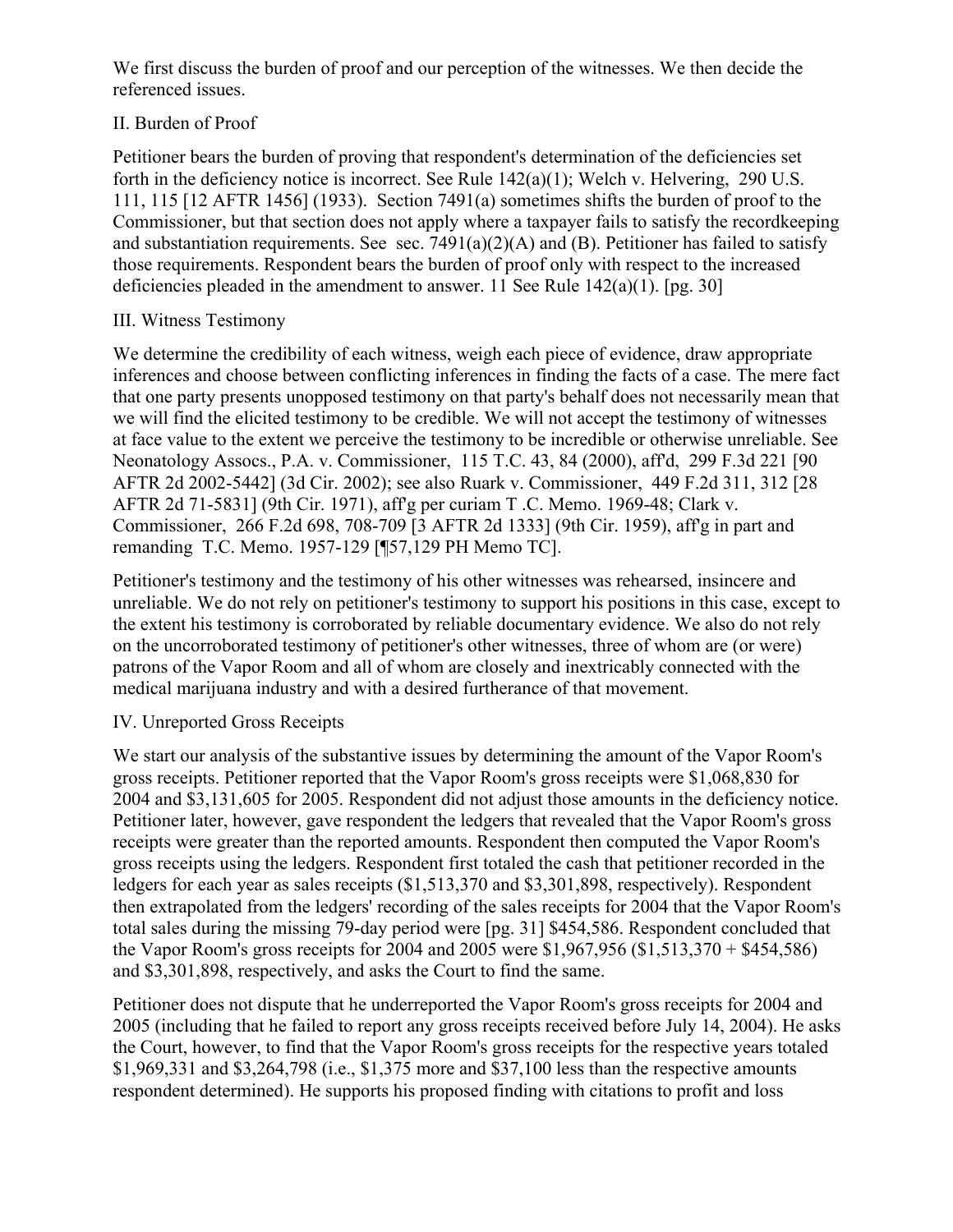statements that his current accountant, Marlee Taxy, C.P.A., prepared for the respective years. One statement reports without further explanation that the Vapor Room's "Sales (as per Ledger)" for 2004 were \$1,948,882 (inclusive of a \$450,904 adjustment to reflect the 79 missing days) and that its total income for 2004 also included a \$20,448 upward adjustment for "Actual to agree with cash in Ledger"  $$1,948,882 + $20,448 = $1,969,331$ . The other statement reports without further explanation that the Vapor Room's "Sales (as per Ledger)" for 2005 were \$3,308,328 and that its total income for 2005 also included a \$43,530 downward adjustment for "Actual to agree with cash in Ledger"  $(\$3,308,328 - \$43,530 = \$3,264,798)$ . Neither petitioner nor any of his witnesses explained the calculation of the numbers in those statements.

Petitioner's reporting in the ledgers of the Vapor Room's sales is reliable evidence of the amount of the Vapor Room's gross receipts for 2004 and 2005. Respondent and Ms. Taxy calculated the Vapor Room's gross receipts using those ledgers. They arrived at slightly different totals for each year. We place more weight on respondent's calculations. They were accompanied by sufficient detail. We accept respondent's computation as the more accurate calculation of the Vapor Room's gross receipts for 2004 and 2005. We hold that the Vapor Room's gross receipts for the respective years were \$1,967,956 and \$3,301,898. We note that petitioner in his answering brief sets forth no objection to respondent's request in his opening brief that the Court find that the ledgers (as adjusted for the missing period) stated that the [pg. 32] Vapor Room's sales during the respective years were in the amounts that respondent calculated.

### V. COGS

We now turn to the parties' dispute as to the Vapor Room's COGS. Petitioner argues that respondent arbitrarily determined the Vapor Room's COGS in the deficiency notice because the notice states that the Vapor Room's COGS were zero for 2004 and 2005. Petitioner argues that the burden of proof is therefore upon respondent. See Helvering v. Taylor, 293 U.S. 507, 515 [14 AFTR 1194] (1935); Palmer v. United States, 116 F.3d 1309, 1312 [80 AFTR 2d 97-5100] (9th Cir. 1997). We disagree that respondent's determination of the Vapor Room's COGS was arbitrary so as to shift the burden of proof on that issue to respondent.

A cash method taxpayer like petitioner may generally deduct all ordinary and necessary expenses of the business upon payment of those expenses. See sec. 162(a). Deductions are strictly a matter of legislative grace, however, and petitioner must prove he is entitled to deduct the Vapor Room's claimed amounts of COGS (as well as the Vapor Room's claimed amounts of expenses). See Rule 142(a)(1); New Colonial Ice Co. v. Helvering, 292 U.S. 435, 440 [13 AFTR 1180] (1934); Goldsmith v. Commissioner, 31 T.C. 56, 62 (1958); Hahn v. Commissioner, 30 T.C. 195, 198 (1958), aff'd, 271 F.2d 739 [4 AFTR 2d 5843] (5th Cir. 1959); see also Briggs v. Commissioner, T.C. Memo. 2000-380 [TC Memo 2000-380]; King v. Commissioner, T.C. Memo. 1994-318 [1994 RIA TC Memo ¶94,318], aff'd without published opinion, 69 F.3d 544 [76 AFTR 2d 95-7445] (9th Cir. 1995); Whatley v. Commissioner, T.C. Memo. 1992-567 [1992 RIA TC Memo ¶92,567], aff'd without published opinion 21 F.3d 1119 [73 AFTR 2d 94-1775] (9th Cir. 1994). Petitioner is required to maintain sufficient permanent records to substantiate the Vapor Room's deductions. See sec. 6001; see also Briggs v. Commissioner, T.C. Memo. 2000- 380 [TC Memo 2000-380]; sec. 1.6001-1(a), (d), Income Tax Regs. Respondent's determination in the notice of deficiency of the Vapor Room's COGS as zero reflects that petitioner failed to produce credible records supporting any greater deductions of COGS. Petitioner, in fact, concedes in his posttrial brief that he "freely admitted" to the revenue agent that he had no receipts for COGS.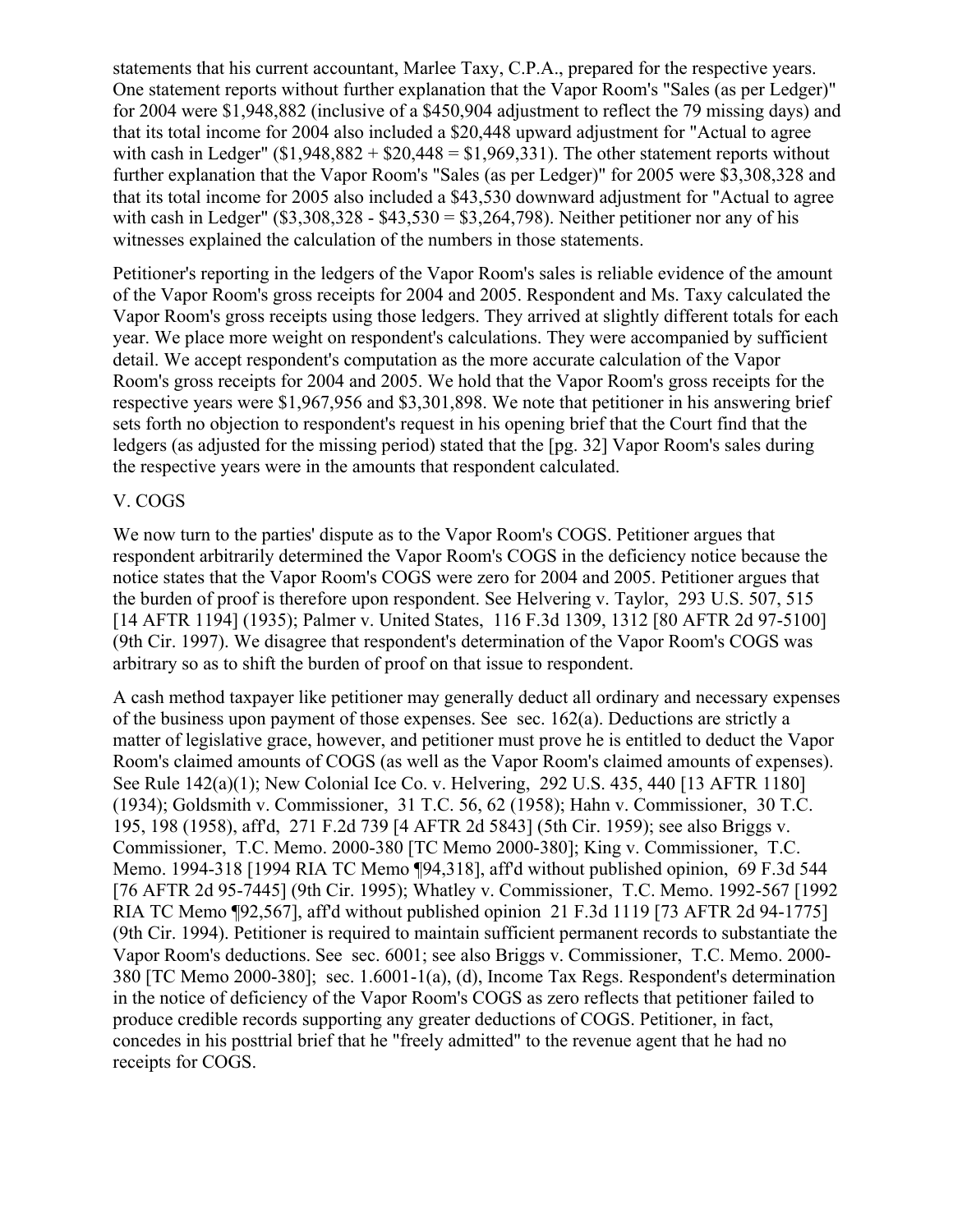Petitioner argues nonetheless that the ledgers alone are sufficient substantiation for taxpayers operating in the medical marijuana industry because, he states, that industry [pg. 33] "shun[s] formal 'substantiation' in the form of receipts." We disagree with petitioner that the ledgers standing alone are sufficient substantiation. The ledgers did not specifically identify the marijuana vendors or reflect any marijuana that was received or given away. The ledgers neither were independently prepared nor bore sufficient indicia of reliability or trustworthiness. The substantiation rules require a taxpayer to maintain sufficient reliable records to allow the Commissioner to verify the taxpayer's income and expenditures. See sec. 6001; sec. 1.6001- 1(a), Income Tax Regs.; see also Obot v. Commissioner, T.C. Memo. 2005-195 [TC Memo 2005-195]. Neither Congress nor the Commissioner has prescribed a rule stating that a medical marijuana dispensary may meet that substantiation requirement merely by maintaining a selfprepared ledger listing the amounts and general categories of its expenditures. It is not this Court's role to prescribe the special substantiation rule that petitioner desires for medical marijuana dispensaries and we decline to do so.

Petitioner seeks to strengthen the probative value of the ledgers through his and Ms. Taxy's testimony. He testified that he contemporaneously recorded in the ledgers all of the Vapor Room's purchases of marijuana and Ms. Taxy testified that she totaled the Vapor Room's COGS for the respective years at \$1,651,554 and \$2,713128. Respondent rebuts that petitioner has failed to substantiate that the amount of the Vapor Room's COGS exceeded \$25,776 for 2004 or \$27,370 for 2005. Respondent concludes that the Vapor Room's COGS are limited to the amounts petitioner was able to substantiate to respondent's satisfaction. We disagree with both parties.

The Vapor Room's sales for the respective years were \$1,967,956 and \$3,301,898. We consider it unreasonable to conclude that the Vapor Room's COGS totaled the small amounts that respondent asks us to find. We also consider it unreasonable, however, to conclude that the Vapor Room's COGS are those amounts set forth in the ledgers. We do not believe that the COGS entries set forth in the ledgers are entirely accurate and we decline to rely upon those entries in their entirety. Petitioner consciously chose to transact the Vapor Room's business primarily in cash. He also chose not to keep supporting documentation for the Vapor Room's [pg. 34] expenditures. He did so at his own peril. 12 The mere fact that we rely on the ledgers to determine the amounts of the Vapor Room's gross receipts is not necessarily inconsistent with our refusing to rely upon the ledgers to determine the amount of the Vapor Room's COGS (or expenses). Nor are the ledgers necessarily accurate as to COGS (and expenses) simply because petitioner recorded more sales receipts in the ledgers than he did in the Federal income tax returns he filed for the years at issue. We find the expenditure entries in the ledgers vague and incomplete in many instances. Moreover, we seriously doubt that they were recorded contemporaneously or accurately with the expenditures. 13 We also doubt that petitioner made each recorded expenditure in the amount and for the purpose (if any) stated. 14

We are left to ascertain the Vapor Room's COGS on the basis of the record. The evidence is not satisfactory for this purpose. We nevertheless must do our best with the materials at hand. "Absolute certainty in such matters is usually impossible and is not necessary;

\*\*\* [we] make as close an approximation as

\*\*\* [we] can, bearing heavily

\*\*\* upon the taxpayer whose inexactitude is of his own making." Cohan v. Commissioner, 39 F.2d 540, 543-544 [8 AFTR 10552] (2d Cir. 1930); accord Edelson v. Commissioner, 829 F.2d 828, 831 [60 AFTR 2d 87-5700] (9th Cir. 1987) (stating that "a court should allow the taxpayer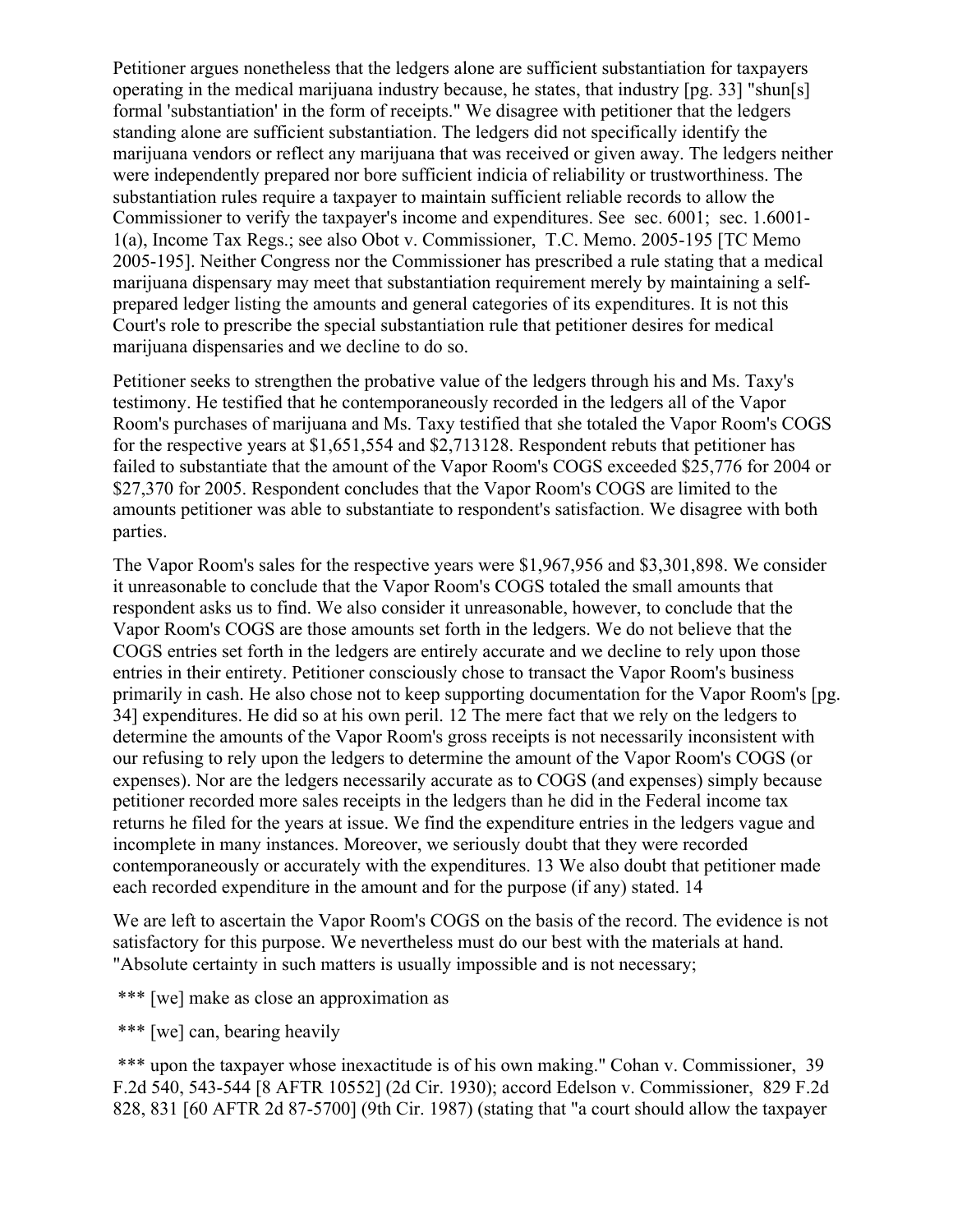some deductions [under the Cohan rule] if the taxpayer proves he [or she] is entitled to the deduction but cannot establish the full amount claimed"), aff'g T.C. Memo. 1986-223 [¶86,223] PH Memo TC]; see also Lollis v. Commissioner, 595 F.2d 1189, 1190 (9th Cir. 1979), [pg. 35] aff'g T.C. Memo. 1976-15 [¶76,015 PH Memo TC]; Goldsmith v. Commissioner, 31 T.C. at 62.

We are aided, in small part, by the testimony of Henry C. Levy, C.P.A. Petitioner called Mr. Levy as an expert on the medical marijuana industry and the Court recognized him as such. Having said that, we generally found Mr. Levy to be unreliable. He was unreliable in that he was not sufficiently independent of petitioner and his cause (e.g., Mr. Levy is petitioner's current bookkeeper and accountant and has approximately 100 other medical marijuana dispensaries as clients). See Neonatology Assocs., P.A. v. Commissioner, 115 T.C. at 86-87. In addition, his testimony improperly consisted mainly of legal opinions and conclusions. 15 See Gibson & Assocs., Inc. v. Commissioner, 136 T.C. 195, 229-230 (2011); Alumax, Inc. v. Commissioner, 109 T.C. 133, 171 (1997), aff'd, 165 F.3d 822 (11th Cir. 1999); see also United States v. Scholl, 166 F.3d 964, 973 [83 AFTR 2d 99-902] (9th Cir. 1999).

We have broad discretion to evaluate the cogency of an expert's analysis. We may adopt only those parts of an opinion we consider to be reliable. See Helvering v. Nat'l Grocery Co., 304 U .S. 282, 294-295 [20 AFTR 1269] (1938); Neonatology Assocs., P.A. v. Commissioner, 115 T.C. at 85-86; IT & S of Iowa, Inc. v. Commissioner, 97 T.C. 496, 508 (1991). Mr. Levy opined that the average COGS of three of his medical marijuana dispensary clients was 75.16% of their sales for 2005 and that part of his opinion comports with Dr. Gieringer's opinion that the COGS of medical marijuana dispensaries ranged from 70 to 85% of sales during the years at issue. We consider 75.16% of sales to be a reasonable measure of the Vapor Room's COGS. We therefore adopt that percentage of sales as a measure of the Vapor Room's COGS for each year at issue.

This does not mean, however, that the Vapor Room's COGS equals 75.16% of its gross receipts. We are mindful that this is not the right percentage because petitioner gave some of the Vapor Room's inventory to patrons for free and the parties dispute whether the Vapor Room's cost of that portion of the medical marijuana is includable in the Vapor Room's [pg. 36] COGS. Petitioner argues that these costs are so includable. We disagree.

Petitioner did not sell the marijuana underlying these costs and he did not hold all the marijuana out for sale. These costs, therefore, hardly reflect the cost of the goods that petitioner sold. See Fuller v. Commissioner, 20 T.C. 308, 316 (1953), aff'd, 213 F.2d 102 [45 AFTR 1551] (10th Cir. 1954). Petitioner acknowledges that inventory withdrawn for personal use is not included in a COGS calculation and petitioner withdrew the referenced medical marijuana from the Vapor Room's inventory of marijuana for sale. He personally consumed some of it and gave the rest to his selected patrons for free. Petitioner's claim that he gave the marijuana to needy patrons out of compassion, even if true (which we need not decide), does not dictate a different result. 16 Inventory that is given to a qualified charitable organization may receive special treatment. The recipients of petitioner's gratuities, however, were not qualified charitable organizations. Nor does the record or caselaw support petitioner's characterization of the free medical marijuana distributions as rebates to customers. We conclude that the Vapor Room's COGS for each year at issue equals 75.16% of the Vapor Room's gross receipts for the year, as further adjusted to take into account our finding that petitioner gave away 6.5% of the Vapor Room's purchases. 17 We therefore hold that the Vapor Room's COGS for 2004 and 2005 are \$1,382,973 (\$1,967,956 x 75.16% x 93.5%) and \$2,320,396 (\$3,301,898 x 75.16% x 93.5%), respectively.

VI. Expenses

A. Overview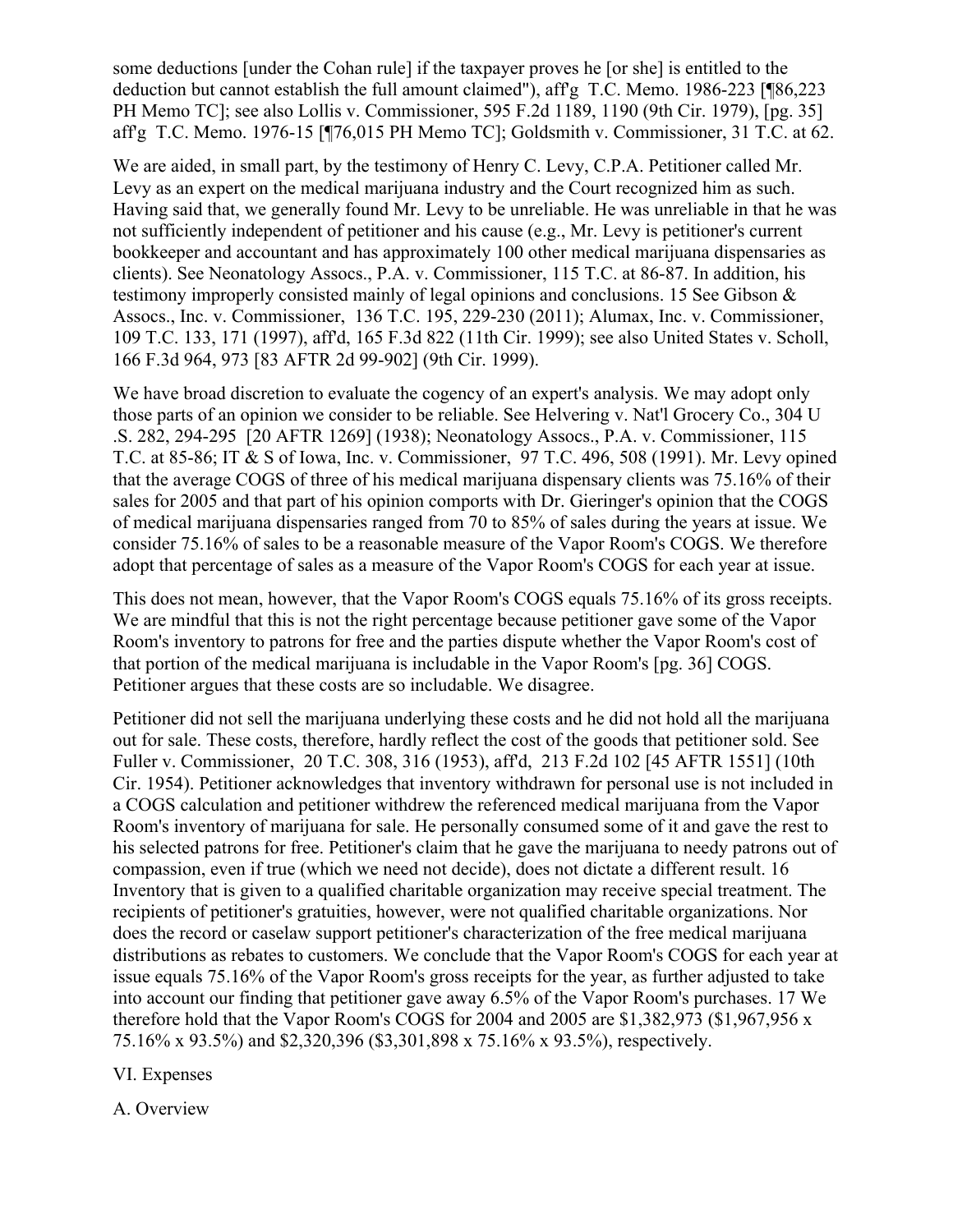We turn now to decide the parties' dispute on the deductibility of the Vapor Room's expenses. Respondent argues that petitioner failed to substantiate expenses in amounts greater than \$57,929 for 2004 and \$149,666 for 2005. Respondent also argues that section 280E precludes petitioner from [pg. 37] deducting any of those amounts notwithstanding that the amounts were substantiated. Petitioner argues that he is entitled to deduct the Vapor Room's expenses in full. Petitioner asserts that the Vapor Room's expenses are as follows: 18

| Expense                                       | 2004    | 2005            |  |
|-----------------------------------------------|---------|-----------------|--|
|                                               |         |                 |  |
| Advertising                                   | \$1,466 | \$5,902         |  |
| <b>Bank</b> fees                              | 724     | 1,271           |  |
| Charity                                       | $-0-$   | 7,810           |  |
| Donations                                     | 683     | 3,330           |  |
| Internet services and fee                     | 2,219   | 784             |  |
| Legal and professional services 390<br>36,670 |         |                 |  |
| Other                                         | 12,787  | 24,596          |  |
| Payroll taxes                                 | 2,876   | 7,418           |  |
| Rent                                          | 14,369  | 12,300          |  |
| Repairs and maintenance                       |         | 1,328<br>11,486 |  |
| Security services                             | 827     | 5,988           |  |
| State                                         | $-0-$   | 1,547           |  |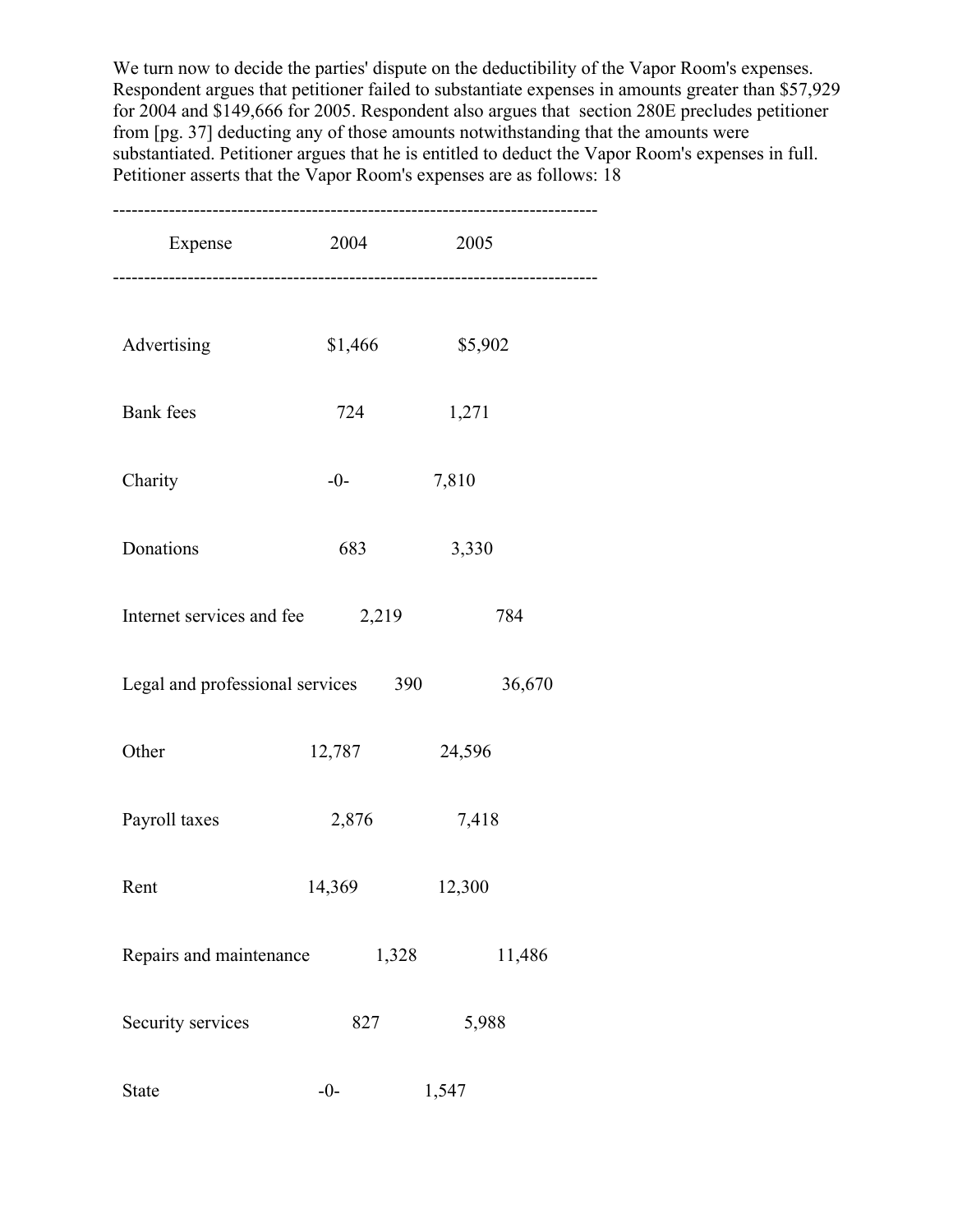| <b>Supplies</b>                                                                         | 26,649     | 31,401  |  |
|-----------------------------------------------------------------------------------------|------------|---------|--|
| Taxes and licenses                                                                      | 195        | 2,500   |  |
| Travel and meals and entertainment 2,549<br>3,602                                       |            |         |  |
| Utilities                                                                               | 973        | 2,248   |  |
| Wages                                                                                   |            |         |  |
| Paid in cash                                                                            | 133,071    | 161,751 |  |
| Paid through Paychex                                                                    | 37,588     | 96,965  |  |
| Total                                                                                   | /1/236,502 | 417,569 |  |
| /1/ This column totals \$238,694. Petitioner does not explain how his total<br>differs. |            |         |  |

------------------------------------------------------------------------------

Petitioner asserts that section 280E, if applicable, which he argues it is not, precludes a deduction for the years at issue of only \$12,636 and \$20,748 of expenses. He calculates those amounts on the basis of his reading of our Opinion in Californians Helping to Alleviate Med. Problems, Inc. v. Commissioner (CHAMP), 128 T.C. 173 (2007). We disagree with petitioner's reading of our Opinion in CHAMP and further find that the factual settings of CHAMP and this case are distinguishable.

### B. Substantiation

Petitioner has failed to maintain required permanent records. He also has failed to substantiate the Vapor Room's [pg. 38] expenses with the exception of those expenses respondent concedes. We decline to attempt to estimate any of his expenses pursuant to Cohan v. Commissioner, 39 F.2d 540 [8 AFTR 10552], because, as discussed below, we hold that section 280E precludes any deduction of the Vapor Room's expenses. See also Lewis v. Commissioner, 560 F.2d 973, 977 [40 AFTR 2d 77-5817] (9th Cir. 1977) (stating that the Cohan rule may not be applied to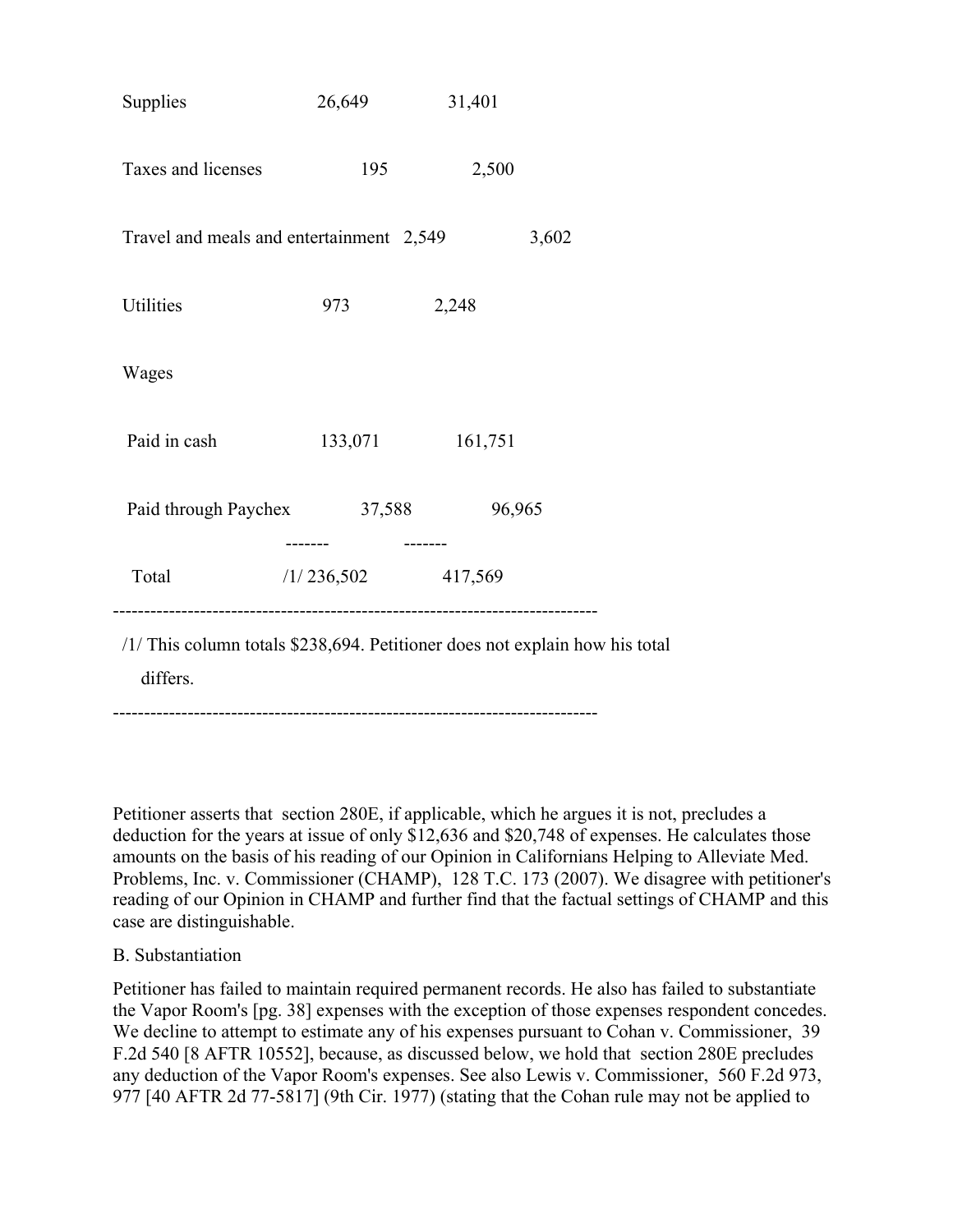certain expenses), rev'g on other grounds T.C. Memo. 1974-59 [¶74,059 PH Memo TC]; Sanford v. Commissioner, 50 T.C. 823, 827-828 (1968) (same), aff'd, 412 F.2d 201 [24 AFTR 2d 69-5021] (2d Cir. 1969). We hold that petitioner may not deduct any expense other than the expenses that respondent concedes. Those conceded expenses, however, must still fall outside section 280E to be deductible.

#### C. Section 280E

We now turn to section 280E. A taxpayer may not deduct any amount for a trade or business where the "trade or business (or the activities which comprise such trade or business) consists of trafficking in controlled substances

\*\*\* which is prohibited by Federal law." 19 Sec. 280E. We have previously held, and the parties agree, that medical marijuana is a controlled substance under section 280E. See CHAMP, 128 T.C. at 181; see also Gonzalez v. Raich, 545 U.S. 1 (2005); United States v. Oakland Cannabis Buyers' Coop., 532 U.S. 483 (2001).

Petitioner argues that he may deduct the Vapor Room's expenses notwithstanding section 280E because, he claims, the Vapor Room's business did not consist of the illegal trafficking in a controlled substance. He argues that the illegal trafficking in controlled substances is the only activity covered by section 280E. We disagree that section 280E is that narrow and does not apply here. We therefore reject petitioner's contention that section 280E does not apply because the Vapor Room was a legitimate operation under California law. We have previously held that a California medical marijuana dispensary's dispensing of medical marijuana pursuant to the CCUA was "trafficking" within the meaning of section 280E. See CHAMP, 128 T.C. at 182- 183. That holding applies here with full force. [pg. 39]

Petitioner asserts that the Vapor Room provided caregiving services in addition to dispensing medical marijuana. He invites the Court to reinterpret section 280E more narrowly than we did in CHAMP to reach only those illegal underground businesses that have a single business of drug trafficking. We decline to do so. The taxpayer in CHAMP was a legitimate (under State law) operation that had a second business (providing caregiving services) and we applied section 280E there. The dispensing of medical marijuana, while legal in California (among other States), 20 is illegal under Federal law. Congress in section 280E has set an illegality under Federal law as one trigger to preclude a taxpayer from deducting expenses incurred in a medical marijuana dispensary business. This is true even if the business is legal under State law.

Petitioner argues alternatively that he may deduct all of the Vapor Room's expenses attributable to the Vapor Room's caregiving business. He asserts that he trafficked marijuana only during the short time it took for the staff members to pass the medical marijuana to the patrons in exchange for payment and that the rest of the Vapor Room's business was providing caregiving services. He compares his business to the medical marijuana dispensary in CHAMP. We found there that the taxpayer had two businesses (one the dispensing of medical marijuana and the other the providing of caregiving services). Petitioner asserts that the Vapor Room's overwhelming purpose was to provide caregiving services, that the Vapor Room's expenses are almost entirely related to the caregiving business and that the Vapor Room would continue to operate even if petitioner did not sell medical marijuana. We disagree. The record does not establish these assertions. Moreover, as previously stated, all of the testimony from petitioner and from his other witnesses was rehearsed, not impartial and not credible. We find instead that petitioner had a single business, the dispensing of medical marijuana, and that he provided all of the Vapor Room's services and activities as part of that business. [pg. 40]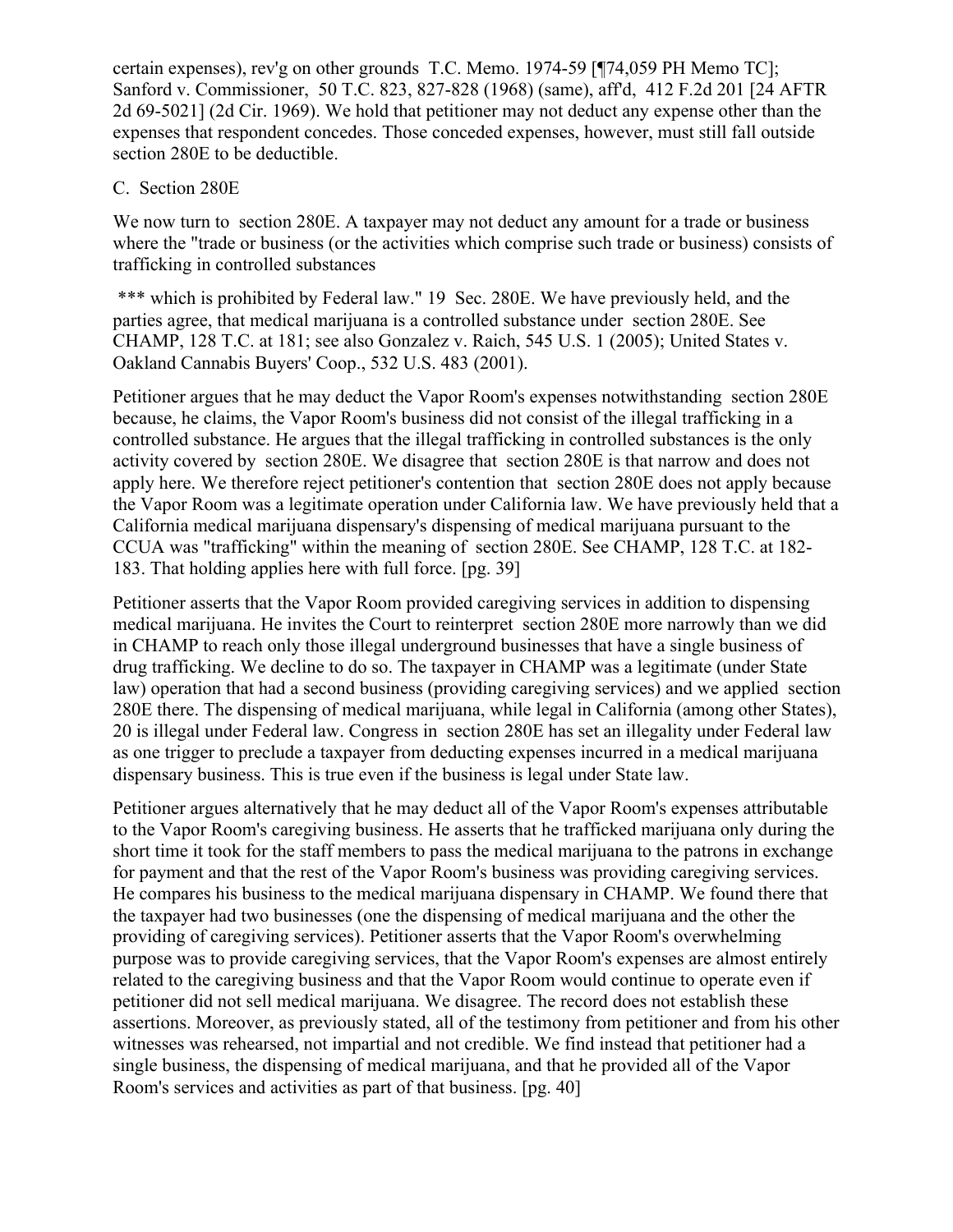The record establishes that the Vapor Room is not the same type of operation as the medical marijuana dispensary in CHAMP that we found to have two businesses. The differences between the operations are almost too numerous to list. The dispensary there was operated exclusively for charitable, educational and scientific purposes and its income was slightly less than its expenses. See CHAMP, 128 T.C. at 174, 176-177. The director there was well experienced in health services and he operated the dispensary with caregiving as the primary feature and the dispensing of medical marijuana (with instructions on how to best consume it) as a secondary feature. See id. at 174-175. Seventy-two percent of the CHAMP dispensary's employees (18 out of 25) worked exclusively in its caregiving business and the dispensary provided its caregiving services regularly, extensively and substantially independent of its providing medical marijuana. See id. at 175-176, 178, 183, 185. It rented space at a church for peer group meetings and yoga classes and the church did not allow marijuana on the church's premises. See id. at 176. It provided its low-income members with hygiene supplies and with daily lunches consisting of salads, fruit, water, soda and hot food. See id. at 175. Its members, approximately 47% of whom suffered from AIDS, paid a single membership fee for the right to receive caregiving services and medical marijuana from the taxpayer. See id. at 174-175. The names of the dispensaries are even diametrically different. The name of the dispensary there, "Californians Helping To Alleviate Medical Problems," stresses the dispensary's caregiving mission. The name of the dispensary here, "The Vapor Room Herbal Center," stresses the sale and consumption (through vaporization) of marijuana.

Petitioner essentially reads our Opinion in CHAMP to hold that a medical marijuana dispensary that allows its customers to consume medical marijuana on its premises with similarly situated individuals is a caregiver if the dispensary also provides the customers with incidental activities, consultation or advice. Such a reading is wrong. A business that dispenses marijuana does not necessarily consist simply of the act of dispensing marijuana, just as a business that sells other goods does not necessarily consist simply of the passing of those goods. [pg. 41]

All facts and circumstances must be taken into account to ascertain the parameters of a business. Two activities can be separated or aggregated for tax purposes depending on the "degree of organizational and economic interrelationship

\*\*\*, the business purpose which is (or might be) served by carrying on the various undertakings separately or together in a trade or business

\*\*\*, and the similarity of

\*\*\* [the] undertakings." Sec. 1.183-1(d)(1), Income Tax Regs.;see also Tobin v. Commissioner, T.C. Memo. 1999-328 [1999 RIA TC Memo ¶99,328] (listing certain factors to consider in deciding whether a taxpayer's characterization of two or more undertakings as a single activity for purposes of section 183 is unreasonable). The Commissioner usually will accept a taxpayer's characterization of several undertakings either as a single activity or as separate activities. See sec. 1.183-1(d)(1), Income Tax Regs. The Commissioner will reject the characterization, however, if it is artificial and cannot be reasonably supported under the facts and circumstances of the case. See id. A taxpayer, to be engaged in a trade or business for purposes of section 162, must be involved in the activity with continuity and regularity and the taxpayer's primary purpose for engaging in the activity must be for income or profit. See Commissioner v. Groetzinger, 480 U.S. 23, 35 [59 AFTR 2d 87-532] (1987).

The facts here persuade us that the Vapor Room's dispensing of medical marijuana and its providing of services and activities share a close and inseparable organizational and economic relationship. They are one and the same business. Petitioner formed and operated the Vapor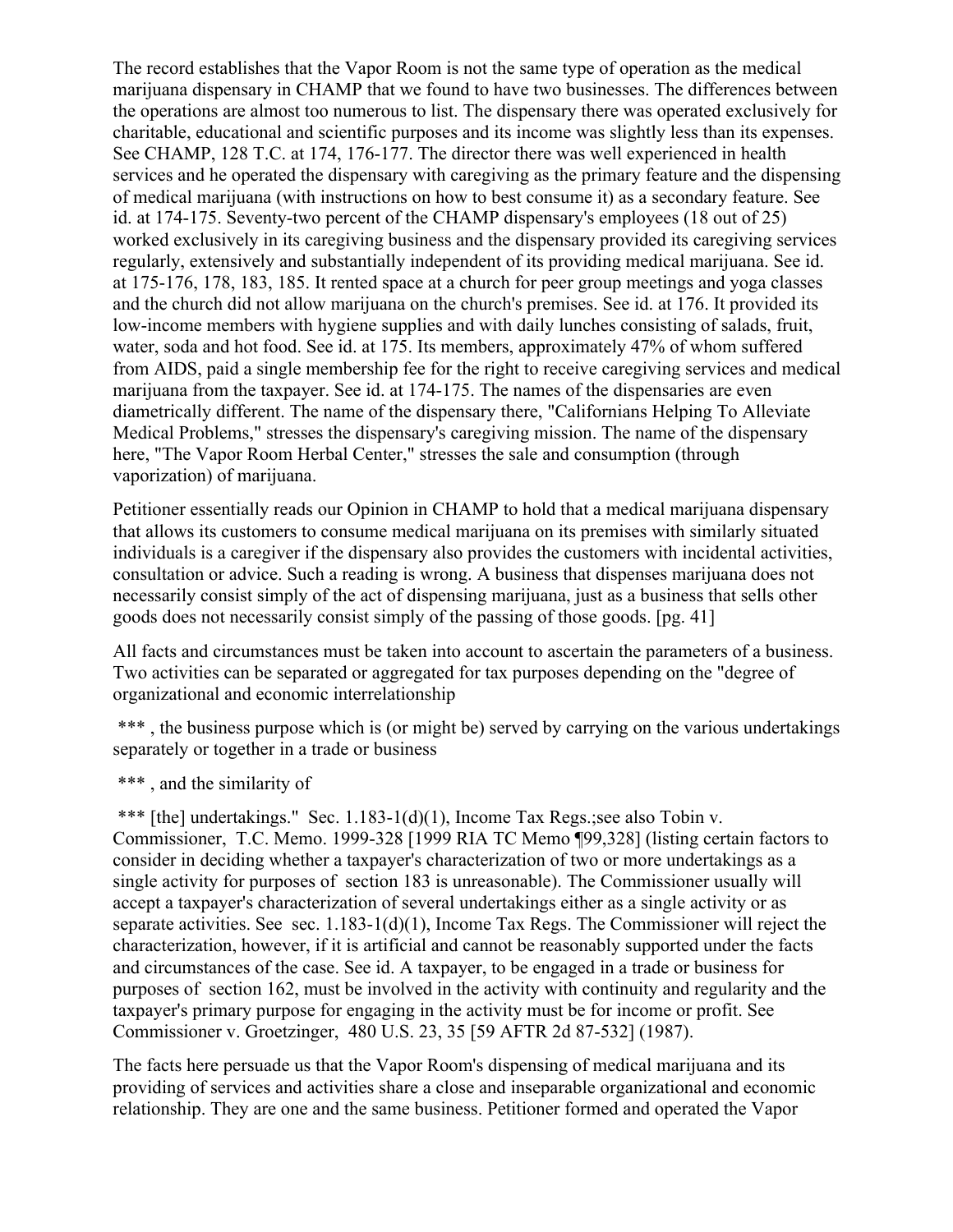Room to sell medical marijuana to the patrons and to advise them on what he considered to be the best marijuana to consume and the best way to consume it. Petitioner provided the additional services and activities incident to, and as part of, the Vapor Room's dispensing of medical marijuana. Petitioner and the Vapor Room's employees were already in the room helping the patrons receive and consume medical marijuana and the entire site of the Vapor Room was used for that purpose. The record does not establish that the Vapor Room paid any additional wages or rent to provide the incidental services and activities. Nor does the record establish that the Vapor Room made any other significant payment to provide the incidental activities or services. Petitioner also oversaw all aspects of the Vapor Room's operation and the Vapor [pg. 42] Room had a single bookkeeper and a single independent accountant for its business. These facts further support our conclusion that the Vapor Room had only one trade or business. See Tobin v. Commissioner, T.C. Memo. 1999-328 [1999 RIA TC Memo ¶99,328].

That petitioner may have sometimes overcharged patrons for marijuana to subsidize the cost of the Vapor Room's limited services or activities does not change our view. Petitioner's payment of the Vapor Room's expenses to dispense medical marijuana allowed the Vapor Room to fulfill its business purpose of selling medical marijuana that in turn allowed the Vapor Room to offer its incidental services and activities in support of that purpose. Moreover, the Vapor Room's only revenue was from patrons' purchase of marijuana. The Vapor Room would not have had any revenues at all (and could not have operated) if none of the patrons had purchased marijuana from petitioner. The Vapor Room did not spawn a second business simply by occasionally providing the patrons with snacks, a massage, or a movie, or allowing the patrons to play games in the room and to talk there to each other.

Petitioner also has not established that the Vapor Room's activities or services independent of the dispensing of medical marijuana were extensive. He tried to establish that they were but failed. His counsel, at trial, repeatedly asked petitioner's patrons/witnesses to describe "caregiving" services that petitioner provided at the Vapor Room. The witnesses strained to come up with any such service, other than through their rehearsed statements that fell short of establishing caregiving services of the type and extent described in CHAMP, 128 T.C. at 175-176. Petitioner's actions spoke loudly when he filed the tax returns for 2004 and 2005, reporting that the Vapor Room's principal business was the retail sale of "herbal" (which we understand to be marijuana). We perceive his claim now that the Vapor Room actually consists of two businesses as simply an after-the-fact attempt to artificially equate the Vapor Room with the medical marijuana dispensary in CHAMP so as to avoid the disallowance of all of the Vapor Room's expenses under section 280E. We conclude that section 280E applies to preclude petitioner from deducting any of the Vapor Room's claimed expenses. [pg. 43]

#### VII. Accuracy-Related Penalty

We now turn to decide whether petitioner is liable for an accuracy-related penalty under section 6662(a). A taxpayer may be liable for a 20% penalty on any underpayment of tax attributable to negligence or disregard of rules or regulations or any substantial understatement of income tax. See sec. 6662(a) and (b)(1) and (2). "Negligence" includes any failure to make a reasonable attempt to comply with the provisions of the Code and includes "any failure by the taxpayer to keep adequate books and records or to substantiate items properly." Sec. 6662(c); sec. 1.6662- 3(b)(1), Income Tax Regs. Negligence has also been defined as a lack of due care or failure to do what a reasonable person would do under the circumstances. See Allen v. Commissioner, 925 F.2d 348, 353 [67 AFTR 2d 91-543] (9th Cir. 1991), aff'g 92 T.C. 1 (1989). "Disregard" includes any careless, reckless or intentional disregard of rules or regulations. See sec. 6662(c); sec. 1.6662-3(b)(2), Income Tax Regs. An individual's understatement of income tax is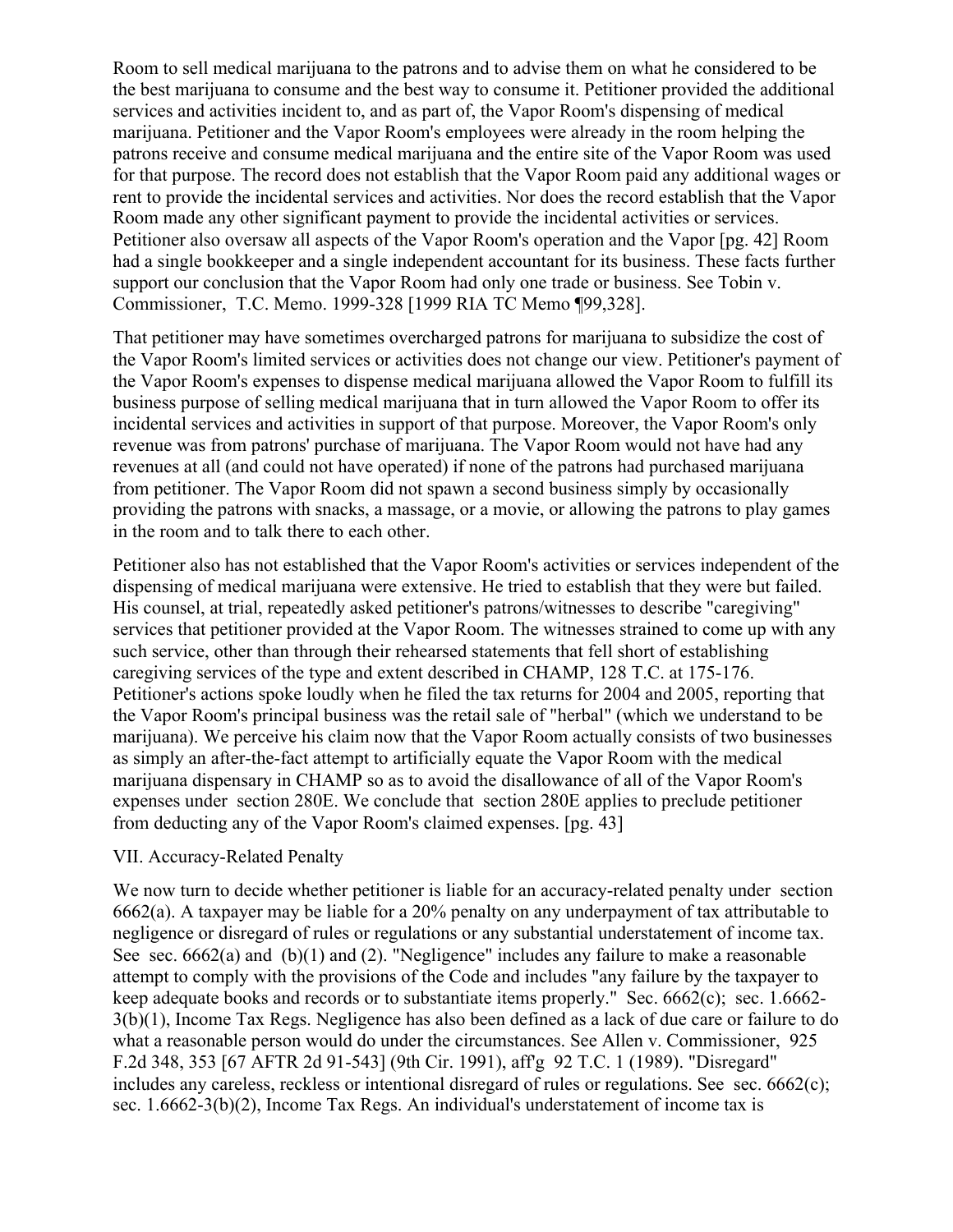substantial if the understatement exceeds the greater of 10% of the tax required to be shown on the return or \$5,000. See sec.  $6662(d)(1)(A)$ . An accuracy-related penalty does not apply, however, to any portion of an underpayment for which there was reasonable cause and where the taxpayer acted in good faith. See sec. 6664(c)(1).

Respondent bears the burden of production to establish that it is appropriate to impose the accuracy-related penalty. See sec. 7491(c); Higbee v. Commissioner, 116 T.C. 438, 446 (2001). The burden of proof is then upon petitioner (except for the increased portions of the accuracyrelated penalty raised in the amendment to answer) if and once respondent meets his burden of production. See Higbee v. Commissioner, 116 T.C. at 447, 449. Respondent bears the burden of proof as to the increased portions of the accuracy-related penalty raised in the amendment to answer. See Rule 142(a)(1).

Respondent argues that petitioner is liable for the accuracy-related penalty to the extent he has understated the Vapor Room's gross receipts and failed to substantiate the Vapor Room's COGS and expenses. Petitioner's sole argument in brief is that the penalty does not apply because, he states, any inaccuracy underlying an understatement was "accidental, not substantial, and/or not negligent on the part [pg. 44] of the taxpayer." Petitioner asserts that the Vapor Room was his first business and that he was not instructed on the proper way to keep the books and records of a business.

We agree with respondent that the accuracy-related penalty applies in this case but disagree that it applies to the full amounts of the underpayments. Respondent concedes that petitioner substantiated \$57,929 and \$149,666 of the Vapor Room's reported expenses for 2004 and 2005, respectively. We nonetheless disallowed the deduction of those expenses under section 280E. The application of section 280E to the expenses of a medical marijuana dispensary had not yet been decided when petitioner filed his Federal income tax returns for 2004 and 2005. The accuracy-related penalty does not apply, therefore, to the portion of each underpayment that would not have resulted had petitioner been allowed to deduct his substantiated expenses. Cf. Van Camp & Bennion v. United States, 251 F.3d 862, 868 [87 AFTR 2d 2001-2408] (9th Cir. 2001) ("Where a case is one `of first impression with no clear authority to guide the decision makers as to the major and complex issues,' a negligence penalty is inappropriate" (quoting Foster v. Commissioner, 756 F.2d 1430, 1439 [55 AFTR 2d 85-1285] (9th Cir. 1985), aff'g in part and vacating as to an addition to tax for negligence 80 T.C. 34 (1983))).

The accuracy-related penalty does apply, however, to the remainder of each underpayment because those portions of the underpayments are attributable to negligence. 21 Petitioner consciously opted not to keep adequate books and records and that action was in reckless or conscious disregard of rules or regulations. See Higbee v. Commissioner, 116 T.C. at 449. He also did not record or report any of the Vapor Room's gross receipts for approximately the first six months of its business. He also initially gave respondent's revenue agent one set of documents (the Ehardt GL and the Ehardt P&L) that does not correspond with the ledgers he now relies upon. Our decision to find petitioner liable does not change even though the Vapor Room may have been petitioner's first business or he was not "instructed" on the proper way to keep books. The Code requires that taxpayers who decide to go into business for themselves maintain sufficient [pg. 45] records to substantiate their income and expenditures. A reasonable person would have sought to comply with this requirement. We sustain respondent's determination (as supplemented through the amendment to answer but as we modify) that petitioner is liable for the penalty for each year.

VIII. Epilogue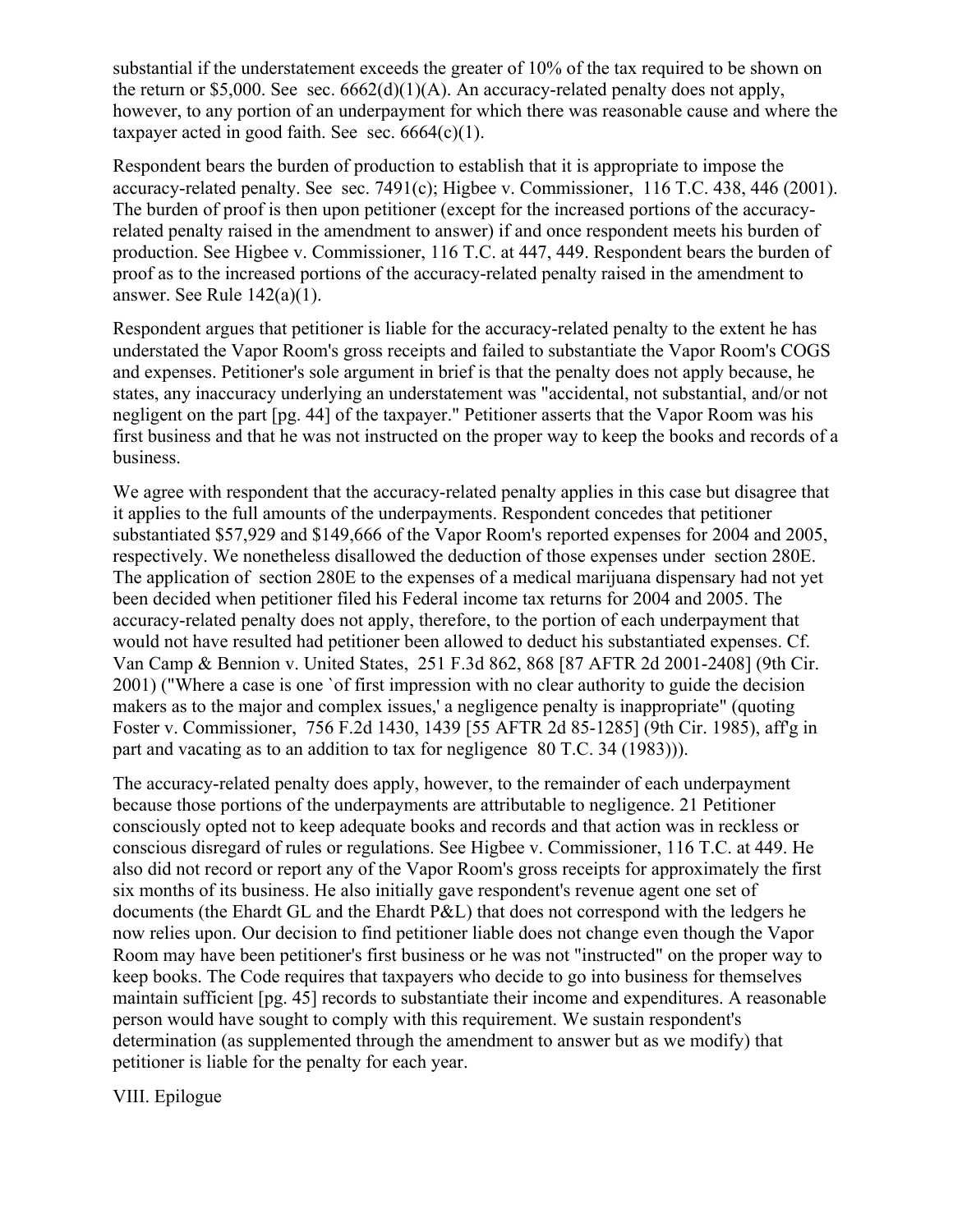We have considered all arguments that the parties made and have rejected those arguments not discussed here as without merit.

To reflect the foregoing,

Decision will be entered under Rule 155.

1 Unless otherwise indicated, section references are to the applicable versions of the Internal Revenue Code (Code), Rule references are to the Tax Court Rules of Practice and Procedure and dollar amounts are rounded to the nearest dollar.

2 COGS is not a deduction within the meaning of sec. 162(a) but is subtracted from gross receipts in determining a taxpayer's gross income. See Max Sobel Wholesale Liquors v. Commissioner 69 T.C. 477 (1977), aff'd, 630 F.2d 670 [46 AFTR 2d 80-5799] (9th Cir. 1980); sec. 1.162-1(a), Income Tax Regs. We refer to COGS as a deduction for convenience.

3 Approximately 50 medical marijuana dispensaries were located in California in 2004.

4 Petitioner was oblivious to the licensing requirement for his medical marijuana dispensary. He received the requisite license from San Francisco in or about July 2004.

5 A vaporizer is an expensive apparatus that extracts from marijuana its principal active component and allows the user to inhale vapor rather than smoke. Petitioner chose the name of his business to publicize that the Vapor Room had the requisite equipment to allow patrons to vaporize marijuana there.

6 We say "almost all" because patrons also included designated caregivers of the recipients, who were entitled to receive medical marijuana for recipients. We use the term "patrons" to include only recipients.

7 The medical marijuana in the Vapor Room's inventory was in the following three forms: (1) dried marijuana, (2) food (e.g., bakery goods, butter and candy) laced with marijuana and (3) a concentrated version of the principal active component of marijuana.

8 Petitioner was not forthcoming with the specific prices at which he sold his marijuana or the specific amount of medical marijuana that was consumed for free. Nor does the record contain a formula for the price that petitioner charged a patron for medical marijuana or reveal whether any discount price had a set floor such as the Vapor Room's cost. Petitioner, during 2004, sold approximately 32% of the marijuana (inclusive of the portion he dispensed for free) for less than what would otherwise have been the sale price.

9 Petitioner used the cash method to compute the Vapor Room's net income. Respondent does not challenge petitioner's use of that method. We discuss it no further.

10 Petitioner filed his Federal income tax return for 2005 during the last week of September 2006. The audit was expanded at or about that time to include 2005.

11 Petitioner does not argue that respondent bears the burden of proving the applicability of sec. 280E. We need not decide that issue because our resolution of that issue does not rest on which party bears the burden of proof. See Estate of Morgens v. Commissioner, 133 T.C. 402, 409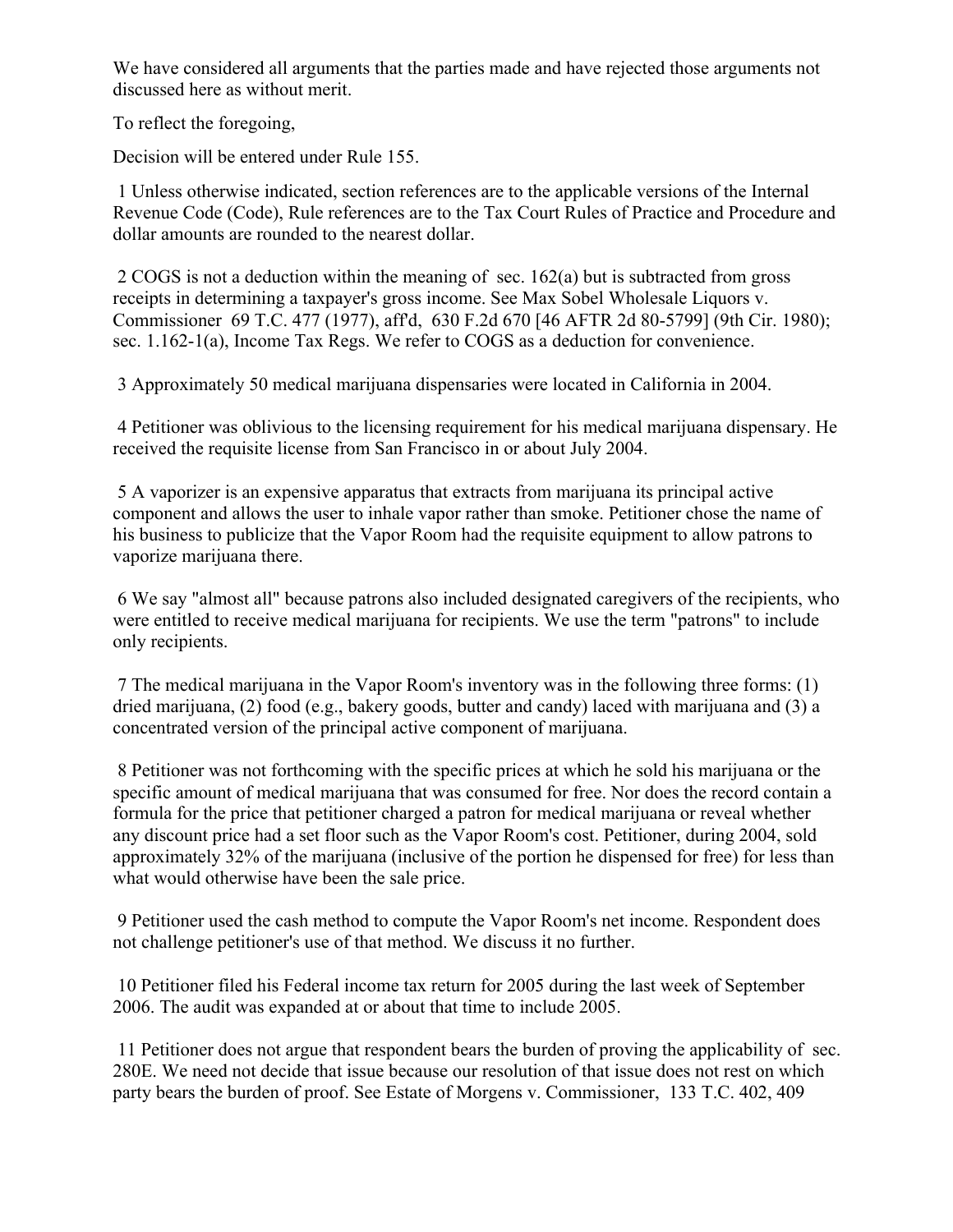(2009), aff'd, 678 F.3d 769 [109 AFTR 2d 2012-2006] (9th Cir. 2012); see also Knudsen v. Commissioner, 131 T.C. 185, 186-189 (2008).

12 Petitioner asserts that he minimized the Vapor Room's use of checks because he did not want his bank to know that the Vapor Room was a medical marijuana dispensary. We find that assertion incredible, especially given that petitioner informed the bank that his business was named "Vapor Room."

13 The ledgers apparently were not available at the start of this proceeding when petitioner admitted under Rule 90 that the Vapor Room started its business in July 2004. The ledgers show sales for the Vapor Room on most (if not all) of the days from January 25 through March 13, 2004, and June 1 through October 30, 2004.

14 Petitioner informs us that California did not allow medical marijuana dispensaries to earn a profit for the years at issue. The need to report no profit may improperly cause a dispensary to understate gross receipts or to overstate expenditures. We are especially wary here, where petitioner by his own admission understated his gross receipts and took steps to disguise his cash withdrawals from his business to conceal them from his employees. We also note that petitioner in his petition challenged only respondent's disallowance of the COGS and expenses petitioner reported on the returns and stated in the petition that he had incurred the reported expenditures in the amounts stated (without mention of any greater or additional expense amounts).

15 Petitioner also called Dale Gieringer, Ph.D., and Ms. Taxy to testify as experts on the medical marijuana industry and the Court recognized them as such. We similarly consider their testimony to be unreliable for similar reasons. We adopt their opinions only to the limited extent stated.

16 Both staff members (including petitioner) and other patrons received medical marijuana for free. The record does not disclose how much of the free marijuana actually went to "needy" individuals.

17 The medical marijuana petitioner gave away might arguably still qualify as an ordinary and necessary business expense under sec. 162(a). We need not decide that issue, however, because we hold later that sec. 280E precludes any such deduction.

18 The largest claimed expense is wages paid in cash. Petitioner opted not to specifically identify the purported recipients of these "wages." We are troubled with petitioner's claimed cash transactions and doubt that any of the claimed cash wages were ever reported as income.

19 The parties agree that sec. 280E disallows deductions only for the expenses of a business and not for its COGS. See also Californians Helping to Alleviate Med. Problems, Inc. v. Commissioner (CHAMP), 128 T.C. 173, 178 n.4 (2007).

20 Our research reveals for information purposes that 17 States and the District of Columbia have legalized medical marijuana as of July 19, 2012. See http://medicalmarijuana.procon.org/view.resource.php?resourceID=000881 (last visited July 19, 2012). Those States are Alaska, Arizona, California, Colorado, Connecticut, Delaware, Hawaii, Maine, Michigan, Montana, Nevada, New Jersey, New Mexico, Oregon, Rhode Island, Vermont and Washington. Id.